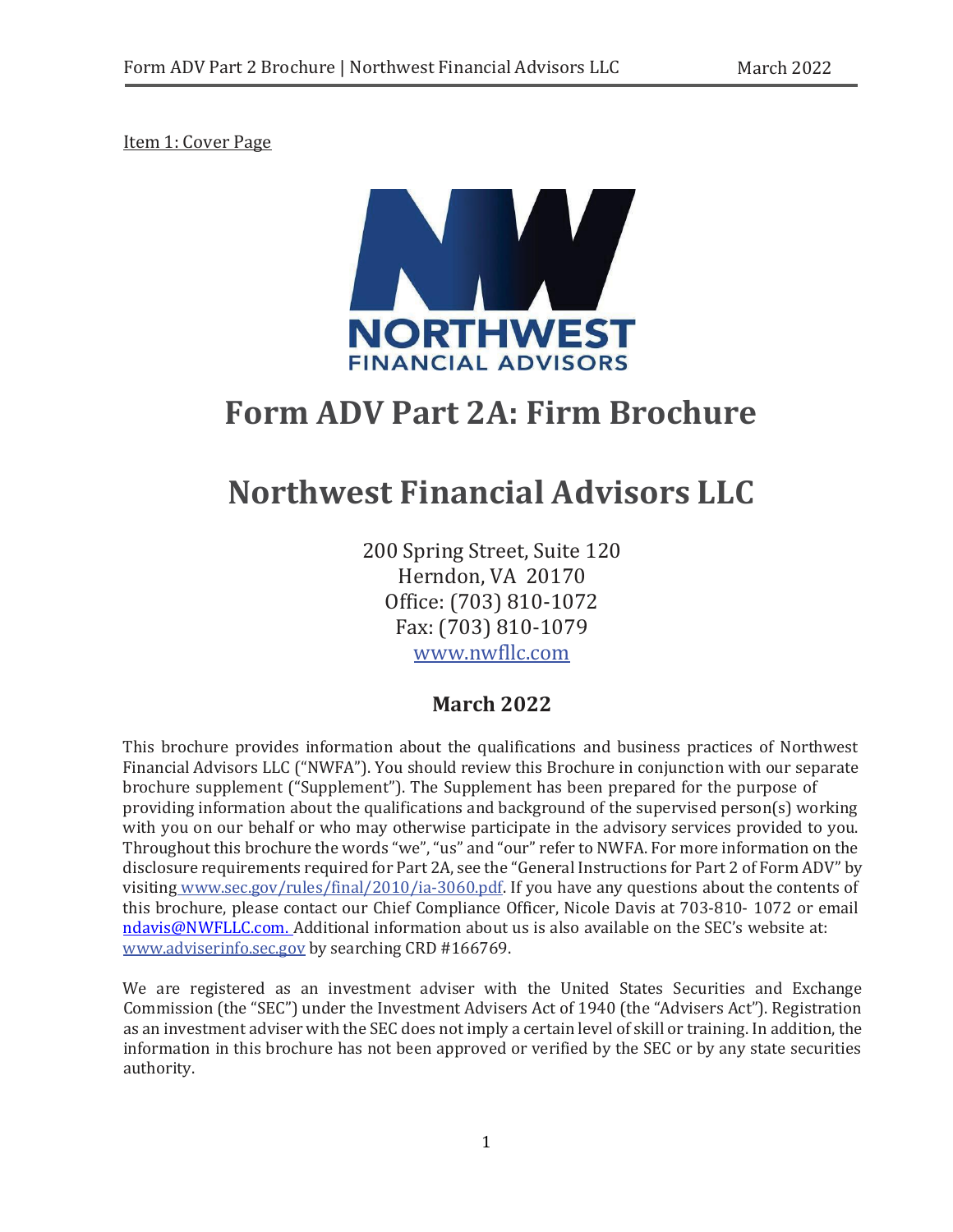# <span id="page-1-0"></span>**Item 2: Material Changes**

The following are the material changes made to our Form ADV Part 2 since our last annual update in March 2021. We included a discussion of mutual fund share class considerations and related conflicts of interest (Item 5). We included a discussion of the conflicts of interest when we recommend a retirement plan or account rollover (Item 5).

# <span id="page-1-1"></span>**Item 3: Table of Contents**

| Item 11: Code of Ethics, Participation or Interest in Client Transactions and Personal Trading | 15 |
|------------------------------------------------------------------------------------------------|----|
|                                                                                                |    |
|                                                                                                |    |
|                                                                                                |    |
|                                                                                                |    |
|                                                                                                |    |
|                                                                                                |    |
|                                                                                                |    |

# <span id="page-1-2"></span>**Item 4: Advisory Business**

NWFA was established in 2013 and is wholly owned by NW Capital Management LLC, which is a wholly owned subsidiary of Northwest Federal Credit Union. As of December 31, 2022, our firm's Assets Under Management totaled approximately \$1,724,118,693. NWFA managed \$1,722,431,522 on a discretionary basis and \$1,687,171 on a non-discretionary basis.

The focus of our business is helping clients plan and manage their investments. This typically involves working with our clients to arrive at a target allocation of their financial assets amongst different asset classes, and then implementing that allocation within the determined advisory program account. Clients are assigned to an investment adviser representative ("IAR") and each IAR considers the client's time horizon, risk tolerance, cash flow needs and other personal preferences when designing an investment portfolio. IARs design more conservative investment allocations for clients who are more risk adverse or more aggressive investment allocations for clients that desire a more growthoriented portfolio. IARs analyze existing holdings and make recommendations for purchases and sales based on market conditions so as to maximize the probability of achieving the client's goals and objectives while minimizing risks and expenses. Clients may impose restrictions on investing in certain securities or types of securities within their portfolio. NWFA will refer clients to an accountant, attorney, trust company or other specialist, as necessary for non-advisory related services.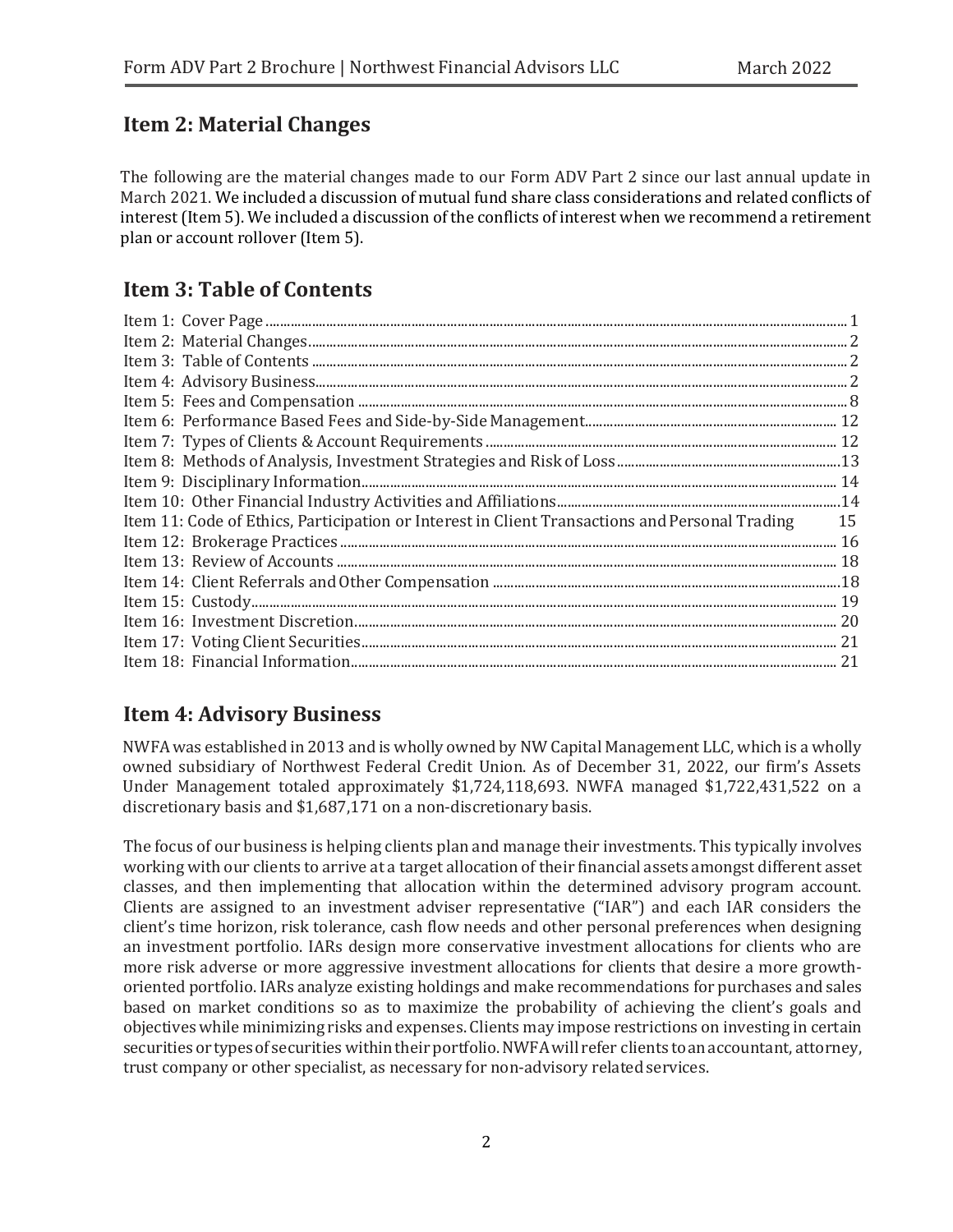NWFA generally provides advisory services through certain programs custodied and/or sponsored by LPL Financial LLC ("LPL"), a qualified custodian, registered investment adviser and broker-dealer. LPL is independently owned and operated and not affiliated with us or Northwest Federal Credit Union. NWFA offers client both wrap- fee programs and non-wrap fee programs. A wrap fee program is an advisory program under which a specified fee not based directly upon transactions in a client's account is charged for the execution of client transactions and investment advisory services (which advisory services may include portfolio management or may include advice concerning the selection of other investment advisers). From a management perspective, there is not a fundamental difference in the way we manage wrap and non-wrap accounts. The only significant difference is the way in which transaction services are paid.

Below is a description of the advisory programs offered by NWFA.

#### **Strategic Wealth Management Program (SWM) & Strategic Wealth Management Program II (SWM II)**

SWM and SWM II offer clients an asset management account that allows the IAR to direct and manage specified client assets. The difference between SWM and SWM II is the type of fee charged. In the SWM program clients pay an asset-based management fee and separate transaction costs. In the SWM II program, clients pay a single wrap fee for advisory services and execution of transactions. Effective January 1, 2019, NWFA discontinued the SWM II Wrap Program for newclients.

NWFA employs a Portfolio Analyst who is responsible for the review, analysis and due diligence of various investment vehicles. The Portfolio Analyst presents information on these investment vehicles to the NWFA' Investment Committee. The Investment Committee has created different models to be used by the IARs depending on the client's investment objective. The Investment Committee meets monthly, or more frequently as needed, to review the models and determine what, if any, changes may be needed based on market conditions, performance, etc. The IARs can choose to use these models within the SWM and SWM II program; however, they still have the flexibility to deviate from the model to suit the individual client's needs.

Below is a brief description of some of the LPL advisory programs available to us. The fees we charge for these programs are included in the overall fee charged by LPL. For more information regarding the LPL programs, including more information on the advisory services and fees that apply, the types of investments available in the programs and the potential conflicts of interest presented by the programs please see the program account packet, which includes LPL's Form ADV disclosure brochure for the program, the account application forms, and the account agreement.

#### **Optimum Market Portfolios Program (OMP)**

OMP offers clients the ability to participate in a professionally managed asset allocation program using Optimum Funds shares. Under OMP, client will authorize LPL on a discretionary basis to purchase and sell Optimum Funds pursuant to investment objectives chosen by the client. NWFA will obtain the necessary financial data from the client, assist the client in determining the suitability of OMP and assist the client in setting an appropriate investment objective. We will have discretion to select a mutual fund asset allocation portfolio designed by LPL consistent with the client's investment objective. LPL will have discretion to purchase and sell Optimum Funds pursuant to the portfolio selected for the client. LPL will also have authority to rebalance the account.

#### **Model Wealth Portfolios Program (MWP)**

MWP offers clients a professionally managed asset allocation program. NWFA will obtain the necessary financial data from the client, assist the client in determining the suitability of the MWP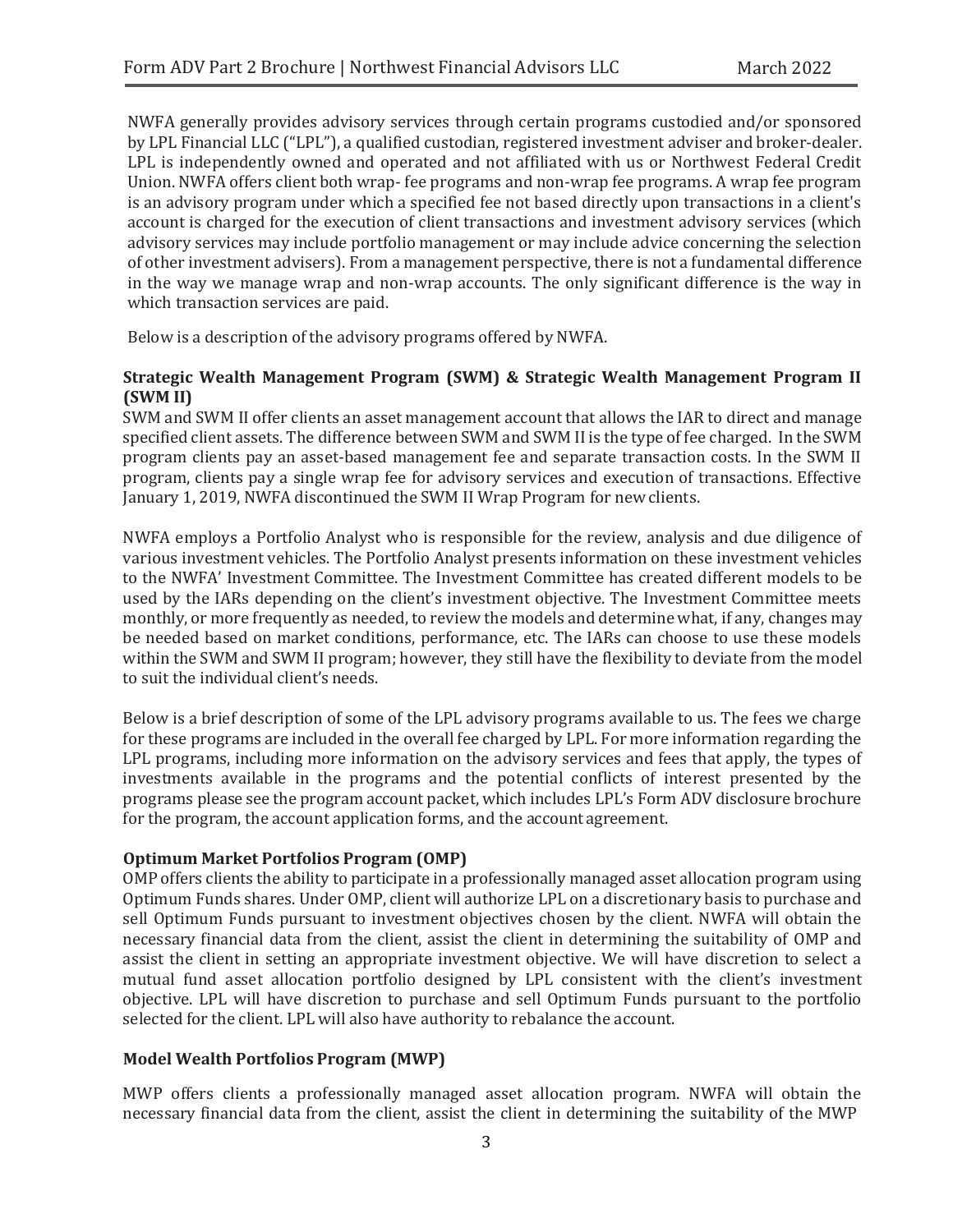program and assist the client in setting an appropriate investment objective. We will initiate the steps necessary to open an MWP account and have discretion to select a model portfolio of funds designed by LPL's Research Department consistent with the client's stated investment objective. LPL's Research Department or third-party portfolio strategist is responsible for selecting the mutual funds or ETFs within a model portfolio and for making changes to the mutual funds or ETFs selected. The client will authorize LPL to act on a discretionary basis to purchase and sell mutual funds and ETFS in the account and to liquidate previously purchased securities. The client will also authorize LPL to effect rebalancing for MWP accounts.

#### **Manager Access Select Program**

Manager Access Select offers clients the ability to participate in the Separately Managed Account Platform (the "SMA Platform") or the Model Portfolio Platform (the "MP Platform"). In the SMA Platform, NWFA will assist client in identifying a third-party portfolio manager (SMA Portfolio Manager) from a list of SMA Portfolio Managers made available by LPL, and the SMA Portfolio Manager manages client's assets on a discretionary basis. NWFA will provide initial and ongoing assistance regarding the SMA Portfolio Manager selection process. In the MP Platform, clients authorize LPL to direct the investment and reinvestment of the assets in their accounts, in accordance with the selected model portfolio provided by LPL's Research Department or a third- party investmentadvisor.

#### **Guided Wealth Portfolios (GWP)**

GWP offers clients the ability to participate in a centrally managed, algorithm-based investment program, which is made available to users and clients through a web-based, interactive account management portal("Investor Portal"). Investment recommendations to buy and sell exchange-traded funds and open-end mutual funds are generated through proprietary, automated, computer algorithms (collectively, the "Algorithm") of FutureAdvisor, Inc. ("FutureAdvisor"), based upon model portfolios constructed by LPL and selected for the account as described below (such model portfolio selected for the account, the "Model Portfolio"). Communications concerning GWP are intended to occur primarily through electronic means (including but not limited to, through email communications or through the Investor Portal), although NWFA will be available to discuss investment strategies, objectives or the account in general in person or viatelephone.

A preview of the Program (the "Educational Tool") is provided for a period of up to forty-five (45) days to help users determine whether they would like to become advisory clients and receive ongoing financial advice from LPL, FutureAdvisor and NWFA by enrolling in the advisory service (the "Managed Service"). The Educational Tool and Managed Service are described in more detail in the GWP Program Brochure. Users of the Educational Tool are not considered to be advisory clients of LPL, FutureAdvisor or NWFA, do not enter into an advisory agreement with LPL, FutureAdvisor or NWFA, do not receive ongoing investment advice or supervisions of their assets, and do not receive any trading services.

Clients participating in the Managed Service complete an account application and enter into an account agreement with LPL, NWFA and FutureAdvisor. As part of the account opening process, clients are responsible for providing complete and accurate information regarding, among other things, their age, risk tolerance, and investment horizon. Based on the information provided, LPL, NWFA and FutureAdvisor determine the suitability of the Program for clients and an appropriate Investment Objective and Model Portfolio, which must be approved by NWFA and the client. The Model Portfolios have been designed and are maintained by LPL or, in the future, a third-party investment strategist (as applicable, the "Portfolio Strategist") and shall include a list of securities holdings, relative weightings and a list of potential replacement securities for tax harvesting purposes. FutureAdvisor, NWFA and clients cannot access, change or customize the Model Portfolios. Only one Model Portfolio is permitted per account. As a client approaches the Retirement Age, the Algorithm will automatically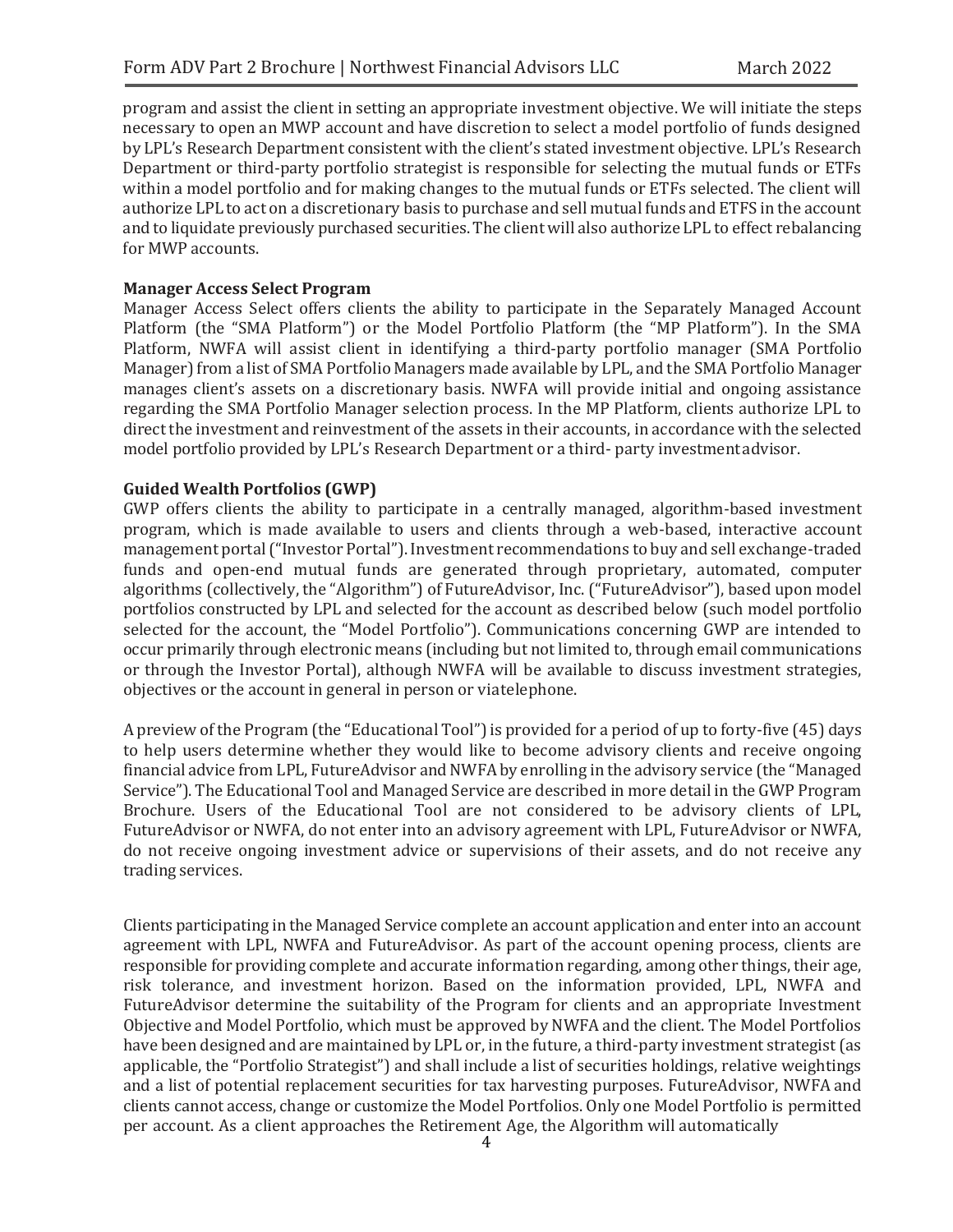adjust the client's asset allocation. Any change to the Investment Objective directed by a client due to changes in the Client's risk tolerance and/or Retirement Age will require written approval from the client and NWFA before implementation.

#### **Other Account Programs**

NWFA may recommend that certain of our clients allocate investment assets among various mutual fund asset allocation models, underlying mutual funds, and/or independent investment manager programs offered through other broker dealers, including SEI Investment Company ("SEI"), or programs sponsored by LPL. Under such arrangements, clients authorize the use of such programs by completing account applications with the broker dealer. The IAR obtains the necessary financial data from the client, assists the client in determining the suitability of the advisory services and assists the client in setting the appropriate investment objective. The IAR provides ongoing investment advice and management that is tailored to the individual needs of the client based on the investment objective chosen by the client. Depending on the specific engagement, the types of securities that the IAR may purchase and sell include mutual funds, ETFs, equities, fixed income securities, and/or variable annuity subaccounts. Clients generally may impose reasonable restrictions on investing in certain securities or groups of securities. The assets managed as part of a customized engagement typically are held at the broker dealer selected by the client.

#### **Financial Planning**

NWFA typically consults with our clients regarding a broad range of financial issues, such as insurance, estate planning, retirement planning, real estate purchases, charitable giving, and trust services. For clients who require financial planning services, the IAR will collect financial and demographic information from the client. The IAR will prepare and present a financial plan and will be available to help the client implement the recommendations. We will charge a fee for providing financial planning services that is based on the time required to prepare the plan. An estimate will be provided to the client before any services are rendered. The client shall pay us within 30 days from the date of our invoice or upon presentation of the written financial plan. We reserve the right to waive all or any portion of the financial planning fee with respect to any client.

## **Types of Retirement Plan Services**

NWFA offers (1) Discretionary Investment Management Services, (2) Non-Discretionary Investment Advisory Services and/or (3) Retirement Plan Consulting Services to employer-sponsored retirement plans and their participants. Depending on the type of the Plan and the specific arrangement with the Sponsor, we may provide one or more of these services. Prior to being engaged by the Sponsor, we will provide a copy of this Form ADV Part 2 along with a copy of our Privacy Policy and Retirement Plan Services Agreement ("Agreement") that contains the information required under Sec. 408(b)(2) of the Employee Retirement Income Security Act ("ERISA") as applicable.

The Agreement authorizes NWFA and our IARs to deliver one or more of the following services:

#### **Discretionary Investment Management Services**

These services are designed to allow the Plan fiduciary to delegate responsibility for managing, acquiring and disposing of Plan assets that meet the requirements of the Employee Retirement Income Security Act of 1974 ("ERISA"). We will perform these investment management services through our IARs and charge fees as described in this Form ADV and the Agreement. If the Plan is subject to ERISA, we will perform these services as an "investment manager" as defined under ERISA Section 3(38) and as a "fiduciary" to the Plan as defined under ERISA Section 3(21). Specifically, the Sponsor may determine that we perform the following services: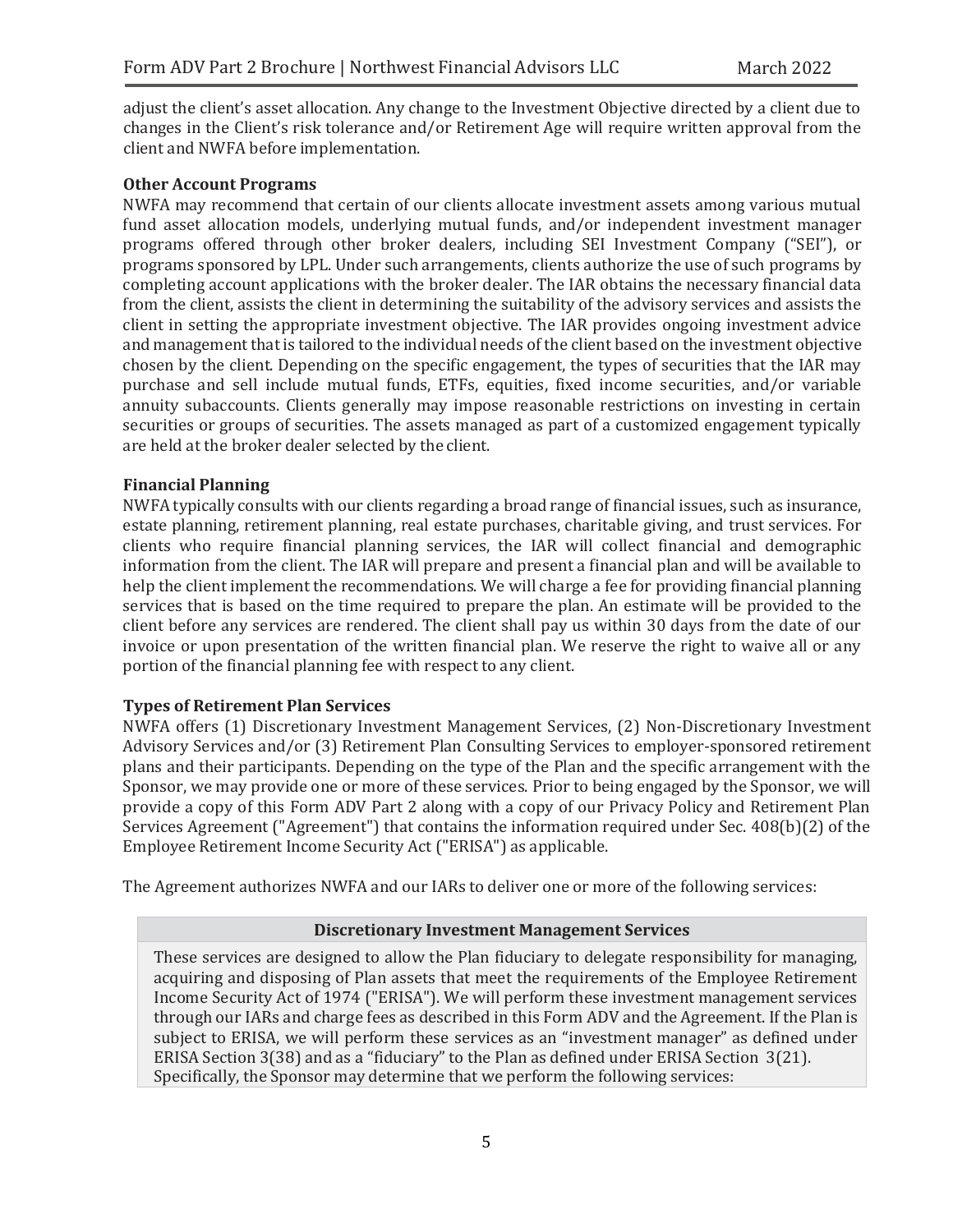## **SELECTION, MONITORING & REPLACEMENT OF DESIGNATED INVESTMENT ALTERNATIVES ("DIAs"):**

NWFA will review with Sponsor the investment objectives, risk tolerance and goals of the Plan and provide to Sponsor an IPS that contains criteria from which NWFA will select, monitor and replace the Plan's DIAs. Once approved by Sponsor, NWFA will review the investment options available to the Plan and will select the Plan's DIAs in accordance with the criteria set forth in the IPS. On a periodic basis, NWFA will monitor and evaluate the DIAs and replace any  $DIA(s)$  that no longer meet the IPS criteria.

## **SELECTION, MONITORING & REPLACEMENT OF QUALIFIED DEFAULT INVESTMENT ALTERNATIVES ("QDIA(s)")**

Based upon the options available to the Plan,

NWFA will select, monitor and replace the Plan's QDIA(s) in accordance with the IPS.

## **Non-Discretionary Fiduciary Services**

These services are designed to allow the Sponsor to retain full discretionary authority or control over assets of the Plan. We will solely be making recommendations to the Sponsor. We will perform these Non-Discretionary investment advisory services through our IARs and charge fees as described in this Form ADV and the Agreement. If the Plan is covered by ERISA, we will perform these investment advisory services to the Plan as a "fiduciary" defined under ERISA Section 3(21). The Sponsor may engage us to perform one or more of the following Non-Discretionary investment advisory services:

# **INVESTMENT POLICY STATEMENT ("IPS"):**

NWFA will review with Sponsor the investment objectives, risk tolerance and goals of the Plan. If the Plan does not have an IPS, NWFA will provide recommendations to Sponsor to assist with establishing an IPS. If the Plan has an existing IPS, NWFA will review it for consistency with the Plan's objectives. If the IPS does not represent the objectives of the Plan, NWFA will recommend to the Sponsor, revisions to align the IPS with the Plan's objectives.

# **ADVICE REGARDING DESIGNATED INVESTMENT ALTERNATIVES ("DIAs"):**

Based on the Plan's IPS or other guidelines established by the Plan, NWFA will review the investment options available to the Plan and will make recommendations to assist Sponsor with selecting DIAs to be offered to Plan participants. Once Sponsor selects the DIAs, NWFA will, on a periodic basis and/or upon reasonable request, provide reports and information to assist Sponsor with monitoring the DIAs. If a DIA is required to be removed, NWFA will provide recommendations to assist Sponsor with replacing the DIA.

## **ADVICE REGARDING QUALIFIED DEFAULT INVESTMENT ALTERNATIVE ("QDIA(s)"):**

Based on the Plan's IPS or other guidelines established by the Plan, NWFA will review the investment options available to the Plan and will make recommendations to assist Sponsor with selecting or replacing the Plan's QDIA(s).

# **PARTICIPANT INVESTMENT ADVICE:**

NWFA will meet with Plan participants, upon reasonable request, to collect information necessary to identify the Plan participant's investment objectives, risk tolerance, time horizon, etc. Advisor will provide written recommendations to assist the Plan participant with creating a portfolio using the Plan's DIAs or Models, if available. The Plan participant retains sole discretion over the investment of his/her account.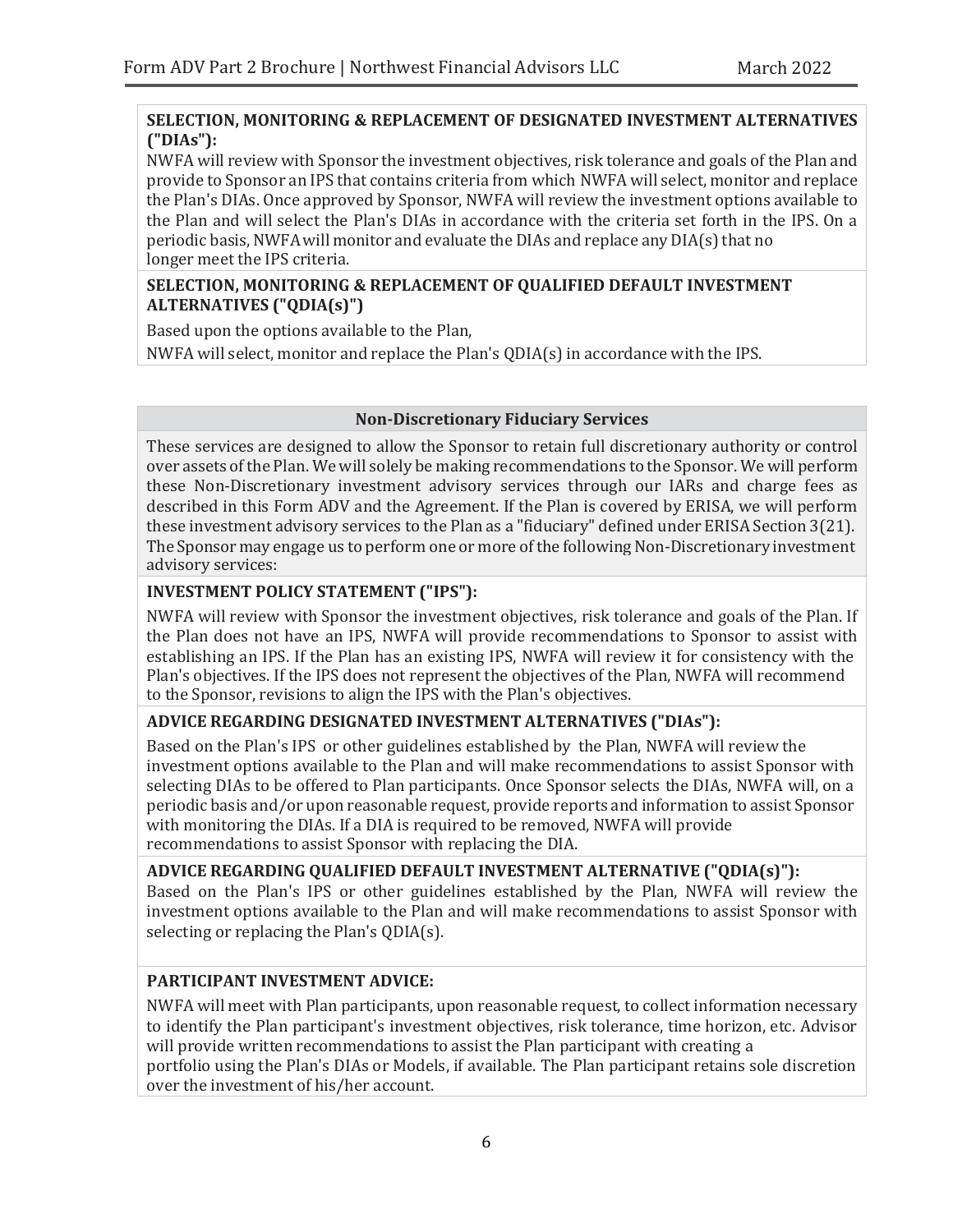# **Retirement Plan Consulting Services**

Retirement Plan Consulting Services are designed to allow our IARs to assist the Sponsor in meeting his/her fiduciary duties to administer the Plan in the best interests of Plan participants and their beneficiaries. Retirement Plan Consulting Services are performed so that they would not be considered "investment advice" under ERISA. The Sponsor may elect for our IARs to assist with any of the following services:

# **Administrative Support**

 $\checkmark$  Assist Sponsor in reviewing objectives and options available through the Plan

 $\checkmark$  Recommend Plan participant education and communication policies under ERISA404(c)

 $\checkmark$  Deliver fiduciary training and/or education periodically or upon reasonable request

 $\checkmark$  Recommend procedures for responding to Plan participant requests

## **Service Provider Support**

 $\checkmark$  Assist fiduciaries with review of Covered Service Providers ("CSP") and fee benchmarking

 $\checkmark$  Assist with preparation and review of Requests for Proposals and/or Information

 $\checkmark$  Coordinate and assist with CSP replacement and conversion

## **Investment Monitoring Support**

 $\checkmark$  Periodic review of investment policy in the context of Plan objectives

 $\checkmark$  Assist the Plan committee with monitoring investment performance

 $\checkmark$  Educate Plan committee members, as needed, regarding replacement of DIA(s) and/or QDIA(s)

# **Participant Services**

 $\checkmark$  Facilitate group enrollment meetings and coordinate investment education

 $\checkmark$  Assist Plan participants with financial wellness education, retirement planning and/or gap analysis

# **Potential Additional Retirement Services Provided Outside of the Agreement**

In providing Retirement Plan Services, NWFA and its IARs may establish a client relationship with one or more Plan participants or beneficiaries. Such client relationships develop in various ways, including, without limitation:

- 1. as a result of a decision by the Plan participant or beneficiary to purchase services from NWFA not involving the use of Plan assets;
- 2. as part of an individual or family financial plan for which any specific recommendations concerning the allocation of assets or investment recommendations relating to assets held outside of the Plan; or
- 3. through a rollover of an Individual Retirement Account ("IRA Rollover").

If NWFA is providing Retirement Plan Services to a plan, IARs may, when requested by a Plan participant or beneficiary, arrange to provide services to that participant or beneficiary through a separate agreement. If a Plan participant or beneficiary desires to affect an IRA Rollover from the Plan to an account advised or managed by NWFA, IAR will have a conflict of interest if his/her fees are reasonably expected to be higher than those paid to NWFA in connection with the Retirement Plan Services. IAR will disclose relevant information about the applicable fees charged by NWFA prior to opening an IRA account. Plan participants are also encouraged to consider all options presented by the Sponsor when considering distribution/rollover options; for example, (i) remain invested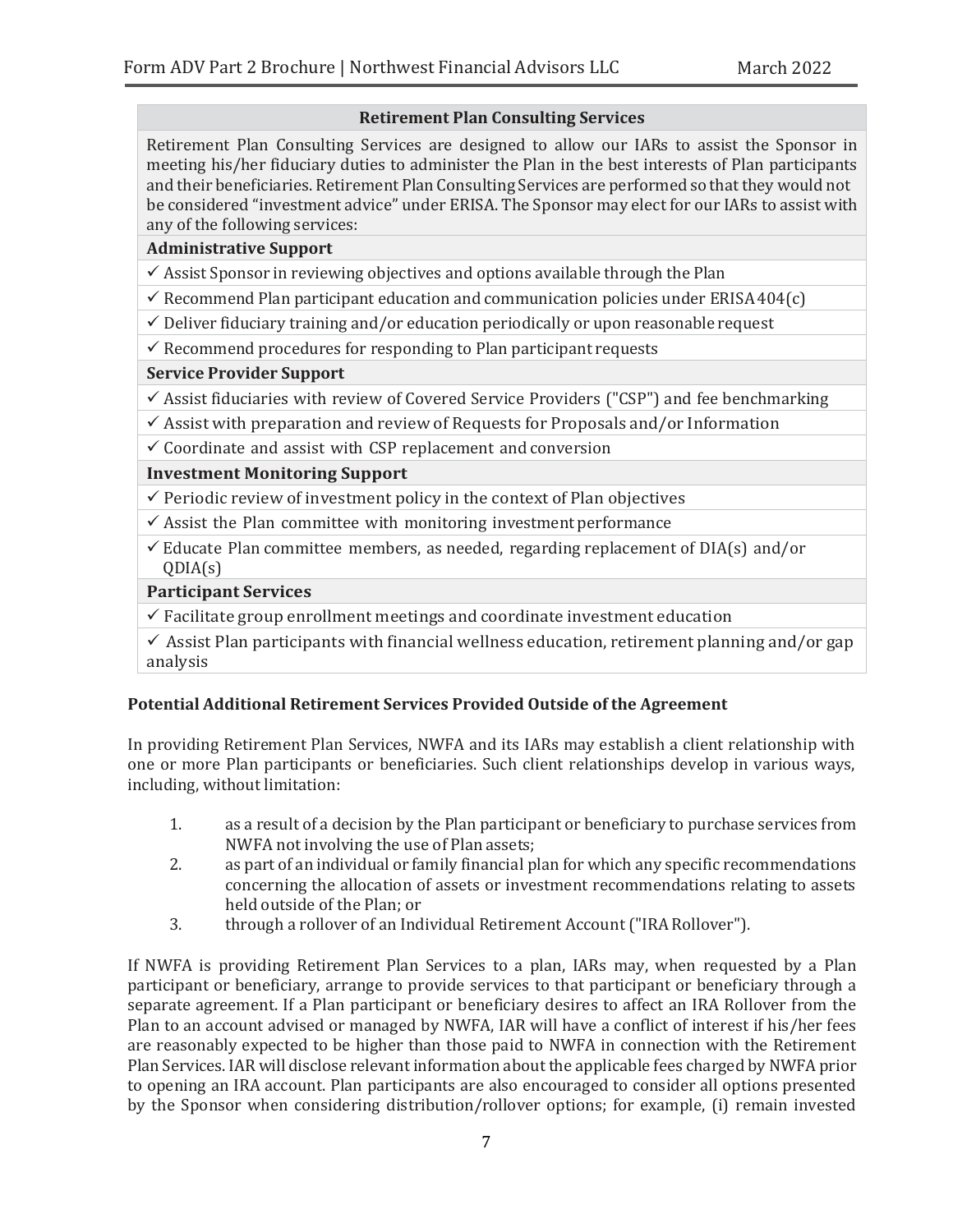under the Plan (may require a minimum balance), (ii) transfer Plan assets to a new employersponsored retirement plan (if applicable), (iii) transfer Plan assets to an IRA with a financial institution, or (iv) withdraw assets directly which would be subject to federal and applicable state and local taxes and possibly subject to the IRS penalty of 10% depending on age. Any decision to affect the rollover or about what to do with the rollover assets remain that of the Plan participant or beneficiary alone.

In providing these optional services, we may offer employers and employees information on other financial and retirement products or services offered by NWFA and our IARs.

## **Retirement Plan Individually Tailored Services**

When providing investment fiduciary services, we will tailor our advice or (if applicable) discretion to meet the investment policies or other written guidelines adopted by the Sponsor. When providing Participant Investment Advice, such advice will be based upon the investment objectives, risk tolerance and investment time horizon of each individual Plan participant.

# <span id="page-7-0"></span>**Item 5: Fees and Compensation**

#### **General**

NWFA typically receives compensation from fees based on a percentage of assets under management. You should review all fees charged by us and others to fully understand the total amount of fees to be paid by you. The advisory fee charged to the client for each advisory program is negotiable, subject to certain maximum fees described herein. Fees are negotiated between the client and the IAR.

Account fees are payable quarterly in advance. The first payment will be based on the opening market value of the account and will be pro-rated to cover the period from the date the account is opened through the end of that calendar quarter. Thereafter, the fee will be based on the account value on the last business day of the preceding calendar quarter. If client contributes funds to their account ona date other than the first day on a calendar quarter, then a prorated fee will be charged for that calendar quarter with respect to such contribution based on the number of days remaining in that calendar quarter. If a client withdraws assets on any date other than the last day of the calendar quarter then a prorated refund will be made based on the number of days left in the quarter prior to thewithdrawal.

The fee structure is explained and agreed with the clients in advance before any services are rendered. Fees will generally be automatically deducted from your managed account. As part of this process, clients must understand and acknowledge the following:

- The custodian sends statements at least quarterly to the client showing all disbursements for their account, including the amount of the advisory fees paid tous;
- The client provides authorization permitting fees to be directly paid by the terms outlined in the advisory agreement; and
- The custodian calculates the advisory fees and deducts it from the client's account.

Some of the programs used by us are referred to as wrap fee programs. Typically, a wrap fee program provides a bundle of investment services, including asset allocation, portfolio management, custody of client funds and securities, execution of client transactions, and monitoring of portfolio manager performance for a single "wrap" fee, generally a percentage of assets under management. The wrap fee client is not charged brokerage commissions on a transactional basis. On the other hand, there are programs that do not charge a wrap fee. The fees may be higher under a wrap fee arrangement versus a non-wrap fee arrangement. Our firm does not manage wrap fee accounts in a different fashion than non-wrap fee accounts. All accounts are managed on an individualized basis according to the client's investment objectives, financial goals, risk tolerance, etc.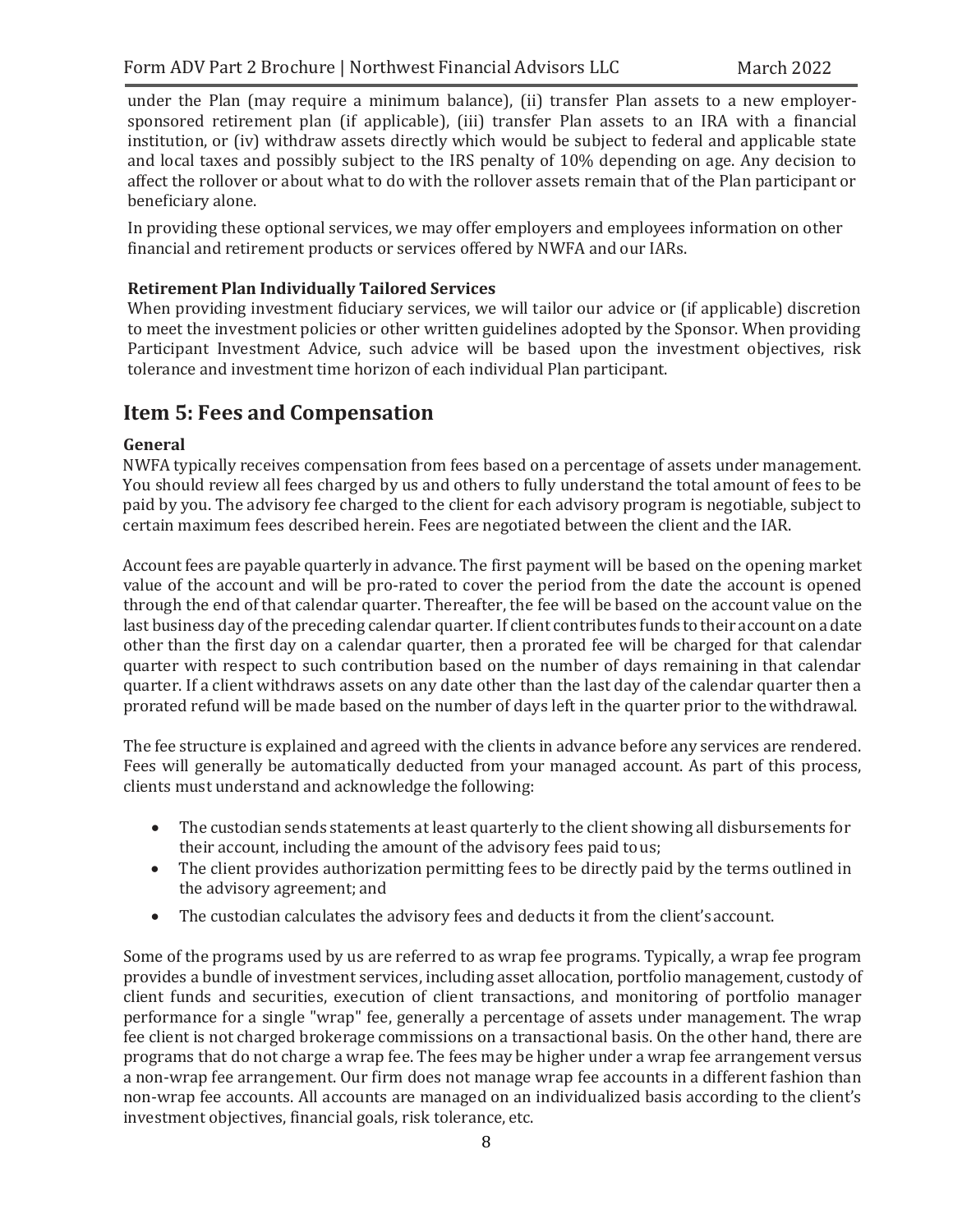In addition to the advisory program fees outlined above, in certain programs you will also be subject to other fees and expenses chargedbythecustodianincluding account maintenance fees, custodial fees, and transaction charges. A schedule of the applicable fees and expenses will be provided with the account application. The custodian may also receive other compensation (direct or indirect) from other third parties in connection with client holdings or transactions. NWFA does not receive any portion of the custodian fees and expenses or other compensation. Clients are encouraged to carefully review all disclosures provided by the custodian in the account opening application. In addition to the program fees, clients may also incur the management fees and any other expenses of any mutual funds or other investment vehicles that we select for a client's portfolio. Since these fees and expenses are typically deducted directly from the investment vehicle, they are not necessarily obvious to shareholders but they represent a real cost to our clients.

#### **SWM, SWM II, MWP, OMP and Manager Access Select**

The level of advisory fees for SWM, SWM II, MWP, OMP and Manager Access Select is set based on negotiation between the IAR and client with consideration given to the total value of client's immediate household assets invested with NWFA and IAR at the time the client relationship is established and accounts are opened. Advisory fees do not adjust over time or as household asset balances fluctuate; rather the advisory fees are set at the time of account opening. The following are the maximum annual advisory fees for accounts opened from the date of this brochure forward. In certain situations, client may pay a higher fee.

| <b>Household Assets Under</b><br><b>Management</b> | <b>Maximum Annual Advisory</b><br><b>Fees</b> |
|----------------------------------------------------|-----------------------------------------------|
| $$0 - $99,999$                                     | 1.50%                                         |
| \$100,000 - \$499,999                              | 1.25%                                         |
| \$500,000 and over                                 | 1.00%                                         |

Within the SWM and SWM II accounts, the advisory fee is shared between NWFA and its IARs. Within the MWP and OMP accounts, the advisory fee is shared among NWFA, IARs, LPL, and any third-party portfolio strategist. Within the Manager Access Select account, the advisory fee is shared among NWFA, IARs, LPL, and the SMA Portfolio Manager. For additional information regarding LPL programfees and third-party portfolio strategist fees within the MWP, OMP or Manager Access Select account,clients should refer to the LPL Form ADV disclosure brochure for the appropriate program.

When providing services within SWM and SWM II accounts, we use mutual funds that the custodian makes available. Mutual funds offer multiple share classes which can be titled, for example, as Class A, Class I, institutional, fee-based, investor, retail, service, administrative or platform share classes. The mutual funds are no-load or load-waived share classes and therefore not subject to any upfront sales charge. However, different mutual fund share classes have different expense structures (i.e., some higher and some lower) and in some cases the mutual fund share classes pay a 12b-1 fee, administrative fee, recordkeeping fee, and/or revenue sharing fee to the custodian. You should understand that the mutual fund share class we select for purchase in your account in some cases will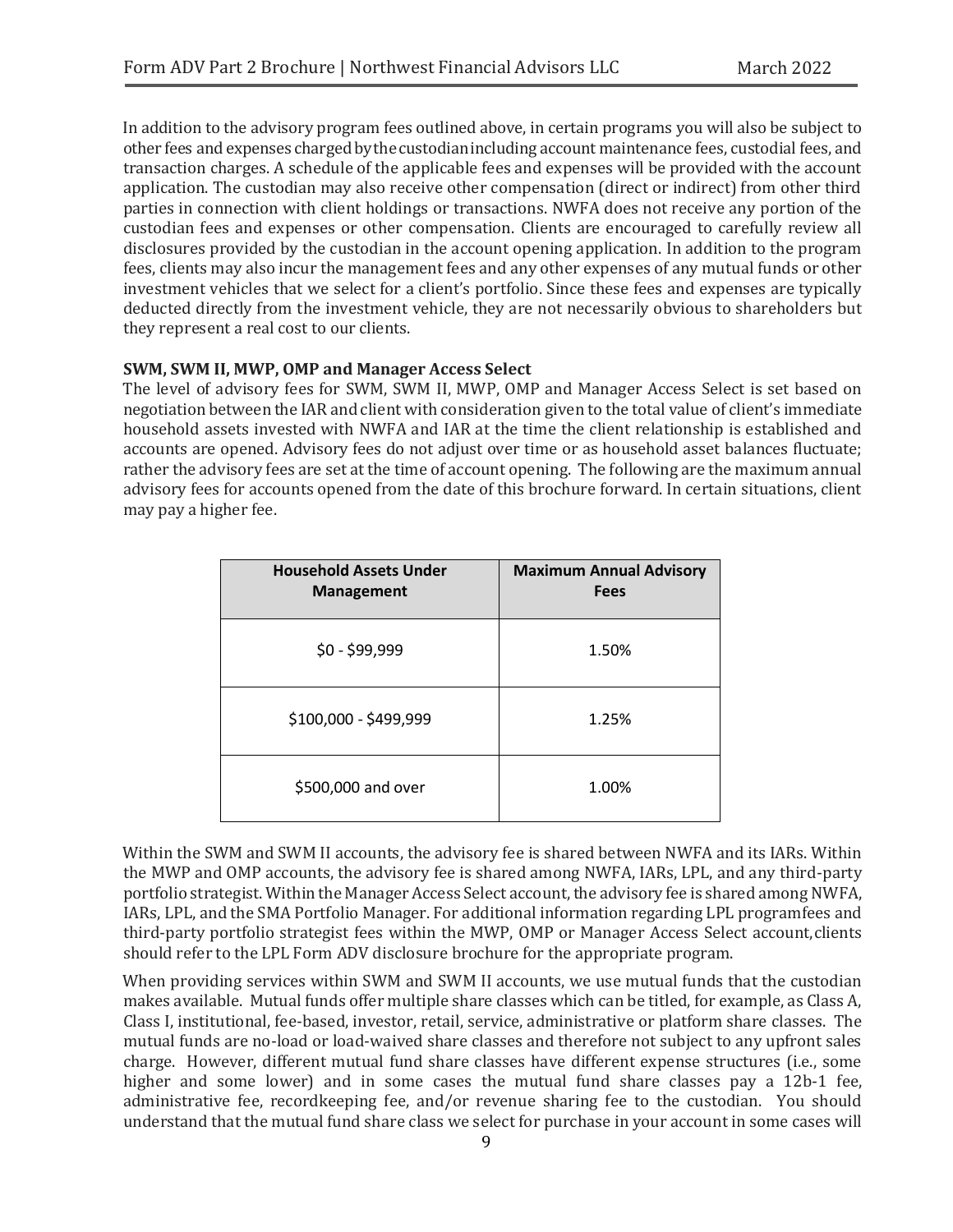not be the least expensive share class that the mutual fund makes available. We select mutual fund share classes based on a variety of different considerations, including but not limited to: the advisory fee that is charged; the amount of the transaction charges applied to the purchase or sale of the mutual fund; the anticipated frequency of transactions; the holding period for the mutual funds; the overall cost structure of the advisory program; share class eligibility requirements; and potential tax consequences. You should understand that another financial services firm may offer the same mutual fund at a lower overall cost to the investor than is available through SWM or SWM II accounts.

# **Guided Wealth Portfolios (GWP)**

GWP Managed Service clients are charged an account fee consisting of an LPL program fee of 0.35% and an NWFA advisory fee of up to 0.85%. In the future, a strategist fee may apply. However, LPL Research currently serves as the sole portfolio strategist and does not charge a fee for its services. FutureAdvisor is compensated directly by LPL for its services, including the Algorithm and related software, through an annual sub-advisory fee (tiered based on assets under management by FutureAdvisor, at a rate ranging from 0.10% to 0.17%). As each asset tier is reached, LPL's share of the compensation shall increase and clients will not benefit from such asset tiers.

GWP Educational Tool provides access to sample recommendations at no charge to users. However, if users decide to implement sample recommendations by executing trades, they will be charged fees, commissions, or expenses by the applicable broker or adviser, as well as underlying investment fees and expenses. Account fees are payable quarterly in advance, except that the SMS fee is paid in arrears on the frequency agreed to between client andAdvisor.

## **Other Account Programs**

The maximum advisory fee for other account programs is 1% annually. Within other advisory account programs, the advisory fee is shared between NWFA, IARs and any applicable third-party advisor.

# **Financial Planning**

NWFA charges on a flat fee basis for financial planning and consulting services. The total estimated fee, as well as the ultimate fee charged, is based on the scope and complexity of our engagement with the client. Flat fees range from \$750 to \$5,000. The fee-paying arrangements will be determined on a case-by-case basis and will be detailed in the signed consulting agreement. Our firm will not require a retainer exceeding \$1,200 when services cannot be rendered within 6months.

# **Retirement Plan Services**

Fees for the Retirement Plan Services ("Fees") are negotiable. A description of the different types of fees for Retirement Plan Services appears in the fee schedule below:

| <b>Fee Type</b>          | <b>Fee Range</b>     |
|--------------------------|----------------------|
| Assets Under Managements | $\pm 1.25\%$ Maximum |

Depending upon the capabilities and requirements of the Plan's recordkeeper or custodian, we may collect our fees in arrears or in advance. Typically, Sponsors instruct the Plan's recordkeeper or custodian to automatically deduct our Fees from the Plan account; however, in some cases a Sponsor may request that we send invoices directly to the Sponsor or recordkeeper/custodian.

Sponsors receiving Retirement Plan Services may pay more than or less than a client might otherwise pay if purchasing the Retirement Plan Services separately or through another service provider. There are several factors that determine whether the costs would be more or less, including, but not limited to, the size of the Plan, the specific investments made by the Plan, the number of or locations of Plan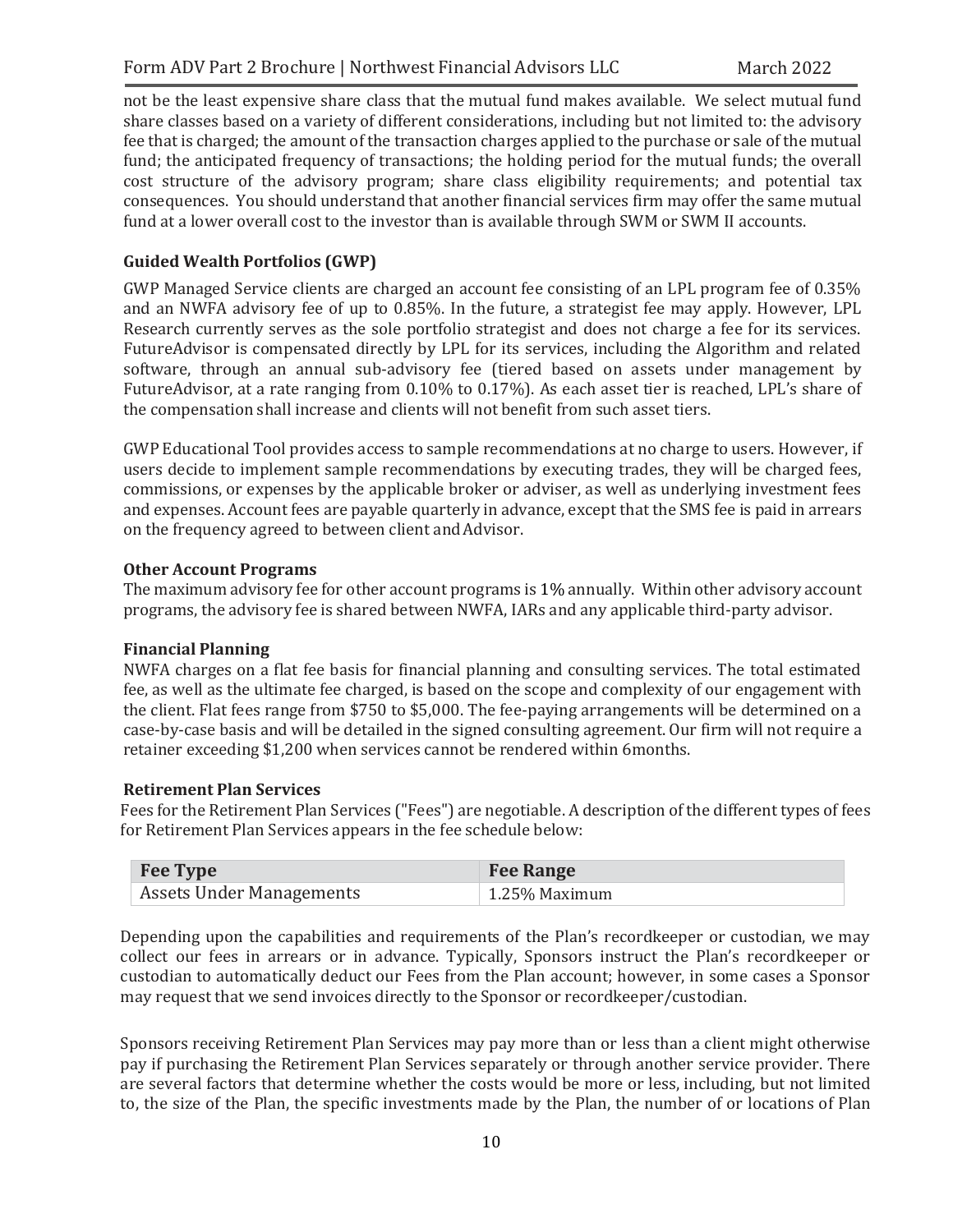participants, the Retirement Plan Services offered by another service provider, and the actual costs of Retirement Plan Services purchased elsewhere. In light of the specific Retirement Plan Services offered by NWFA, the Fees charged may be more or less than those of other similar service providers.

In determining the value of the Account for purposes of calculating any asset-based Fees, Advisor will rely upon the valuation of assets provided by Sponsor or the Plan's custodian or recordkeeper without independent verification. If, however, there are circumstances which, in the Advisor's judgment, render the custodian's valuation inappropriate in which case Advisor will value securities listed on any national securities exchange at the closing price on the principal exchange on which they are traded and will value any other securities in a manner determined in good faith by Advisor to reflect fair market value. In all events, any such valuation will not be any guarantee of the market value of any of the assets in the Plan.

Unless we agree otherwise, no adjustments or refunds will be made in respect of any period for (i) appreciation or depreciation in the value of the Plan account during that period or (ii) any partial withdrawal of assets from the account during that period. If the Agreement is terminated by us or by Sponsor, we will refund certain Fees to Sponsor to the extent provided in Section 8 of the Agreement. Unless we agree otherwise, all Fees shall be based on the total value of the assets in the account without regard to any debit balance.

All Fees paid to NWFA for Retirement Plan Services are separate and distinct from the fees and expenses charged by mutual funds, variable annuities and exchange traded funds to their shareholders. These fees and expenses are described in each investment's prospectus. These fees will generally include a management fee, other expenses, and possible distribution fees. If the investment also imposes sales charges, a client may pay an initial or deferred sales charge. The Retirement Plan Services provided by NWFA may, among other things, assist the client in determining which investments are most appropriate to each client's financial condition and objectives and to provide other administrative assistance as selected by the client. Accordingly, the client should review both the fees charged by the funds, the fund manager, the Plan's other service providers and the fees charged by NWFA to fully understand the total amount of fees to be paid by the client and to evaluate the Retirement Plan Services being provided.

While not necessarily related to the Retirement Plan Services, various vendors, product providers, distributors and others may provide non-monetary compensation by paying some expenses related to training and education, including travel expenses, and attaining professional designations. We might receive payments to subsidize our own training programs. Certain vendors may invite us to participate in conferences, on-line training or provide publications that may further IARs and employees' skills and knowledge. Some may occasionally provide us with gifts, meals and entertainment of reasonable value consistent with industry rules and regulations.

If applicable, and in the event the payments are received in connection with or as a result of the Retirement Plan Services, we will disclose such fees to Sponsors in accordance with ERISA and Department of Labor regulations.

No increase in the Fees will be effective without prior written notice.

#### **Termination & Refunds**

In the event a client wants to terminate our services, we will refund the unearned portion of our advisory fee. The client must provide notice of termination as outlined in the advisory agreement.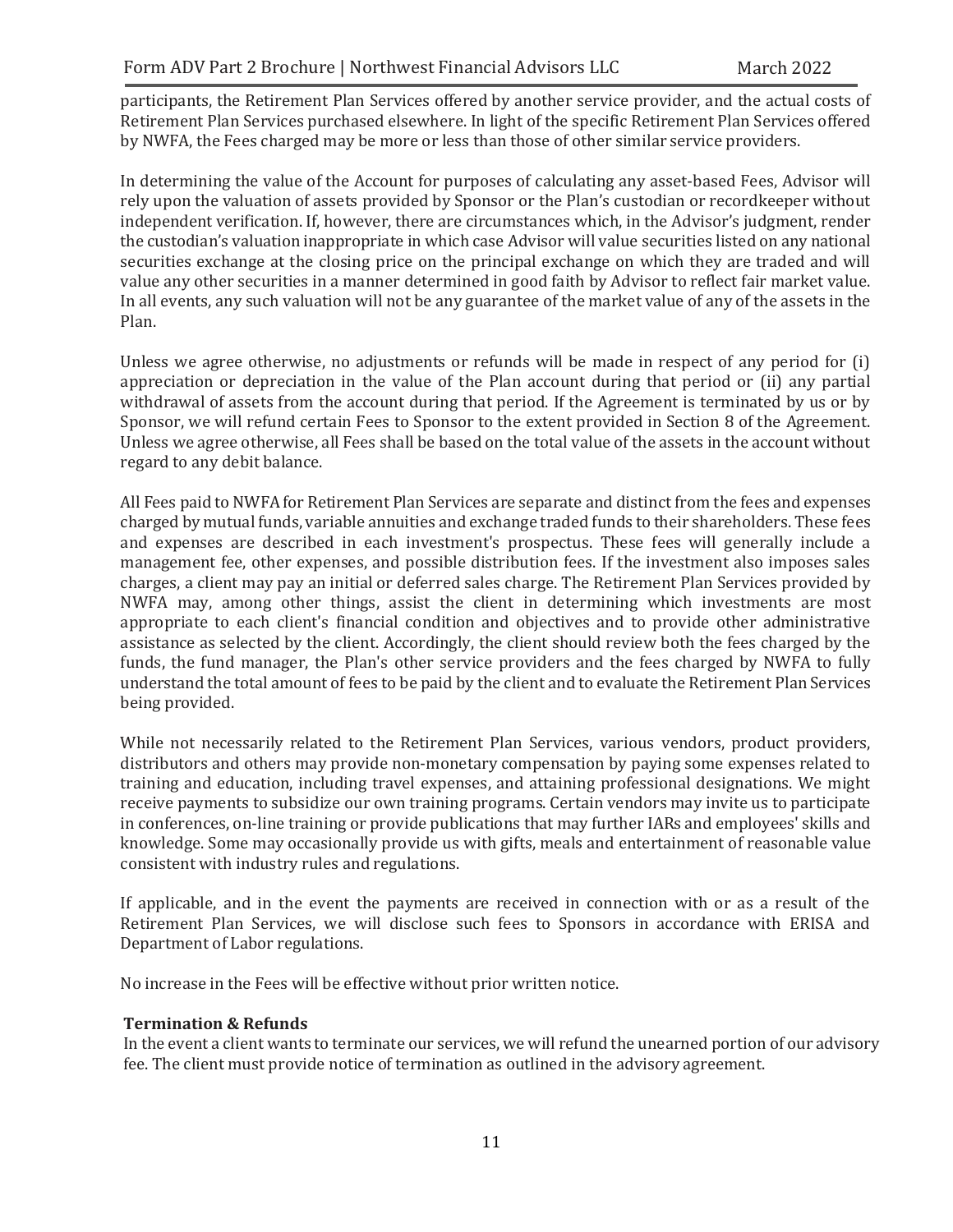Upon receipt of such notice, we will proceed to close out the client's account and process a pro-rata refund of unearned advisory fees.

## **Commissionable Securities Sales**

All of our IARs are licensed with LPL and can receive a commission for the sale of securities. However, we and our IARs will not accept commissions for the sale of securities when providing investment advisory services to advisory clients. For non-advisory accounts, our IARs will accept compensation for the sale of securities or other investment products, including distribution or service ("trail") fees from the sale of investment products offered by LPL. The receipt of compensation from the sale of securities or insurance products presents a conflict of interest since IARs have an incentive to effect securities transactions or recommend insurance products for the purpose of generating commissions rather than solely based on a client's needs. However, you are under no obligation, contractually or otherwise, to purchase securities or insurance products through our IARs.

#### **Retirement Rollovers**

There is a conflict of interest for individuals that currently invest in an employer-sponsored retirement plan or individual retirement account that are considering a roll out of assets from the retirement plan or account. A conflict of interest exists because we will be compensated only if the individual rolls over the proceeds into an IRA that we then manage. As a result, it can be construed that we have a financial incentive to recommend one option over another. Therefore, the individual should include in his/her decision making process, a thorough review of all options available; for example (i) remain invested int eh current retirement plan or account (if available), (ii) transfer assets to a new employer-sponsored retirement plan (if available), (iii) transfer assets to an IRA with a financial institution, or (iv) withdraw assets directly, which would be subject to federal and applicable state and local taxes and possibly subject to the IRS penalty of 10% depending upon the age of the individual.

# <span id="page-11-0"></span>**Item 6: Performance Based Fees and Side-by-Side Management**

Performance based fees are fees based on a share of capital gains on or capital appreciation of the assets of a client. An adviser charging performance fees to some accounts faces a variety of conflicts because the adviser can potentially receive greater fees from its accounts having a performance- based compensation structure than from those accounts it charges a fee unrelated to performance (e.g., an asset-based fee). As a result, the adviser may have an incentive to direct the best investment ideas to, or to allocate or sequence trades in favor of, the account that pays a performance fee. We do not charge any performance-based fees.

# <span id="page-11-1"></span>**Item 7: Types of Clients & Account Requirements**

NWFA primarily provide customized investment supervisory services to individuals, trusts, estates, or charitable organizations, pension and profit-sharing plans, and corporations or business entities. We do not impose a minimum account size to become an advisory client; however certain programs offered by LPL and other broker dealers may require a minimum amount of investable assets to open and maintain an account:

- A minimum initial account value of \$25,000 is suggested for SWM and SWM II. In certain instances, NWFA will permit a lower minimum account size.
- A minimum account value of \$10,000 is required for OMP. In certain instances, LPL will permit a lower minimum account size.
- MWP requires a minimum asset value for a program account to be managed. The minimums vary depending on the portfolio(s) selected and the account's allocation amongst portfolios. The lowest minimum for a portfolio is \$25,000. In certain instances, a lower minimum for a portfolio is permitted.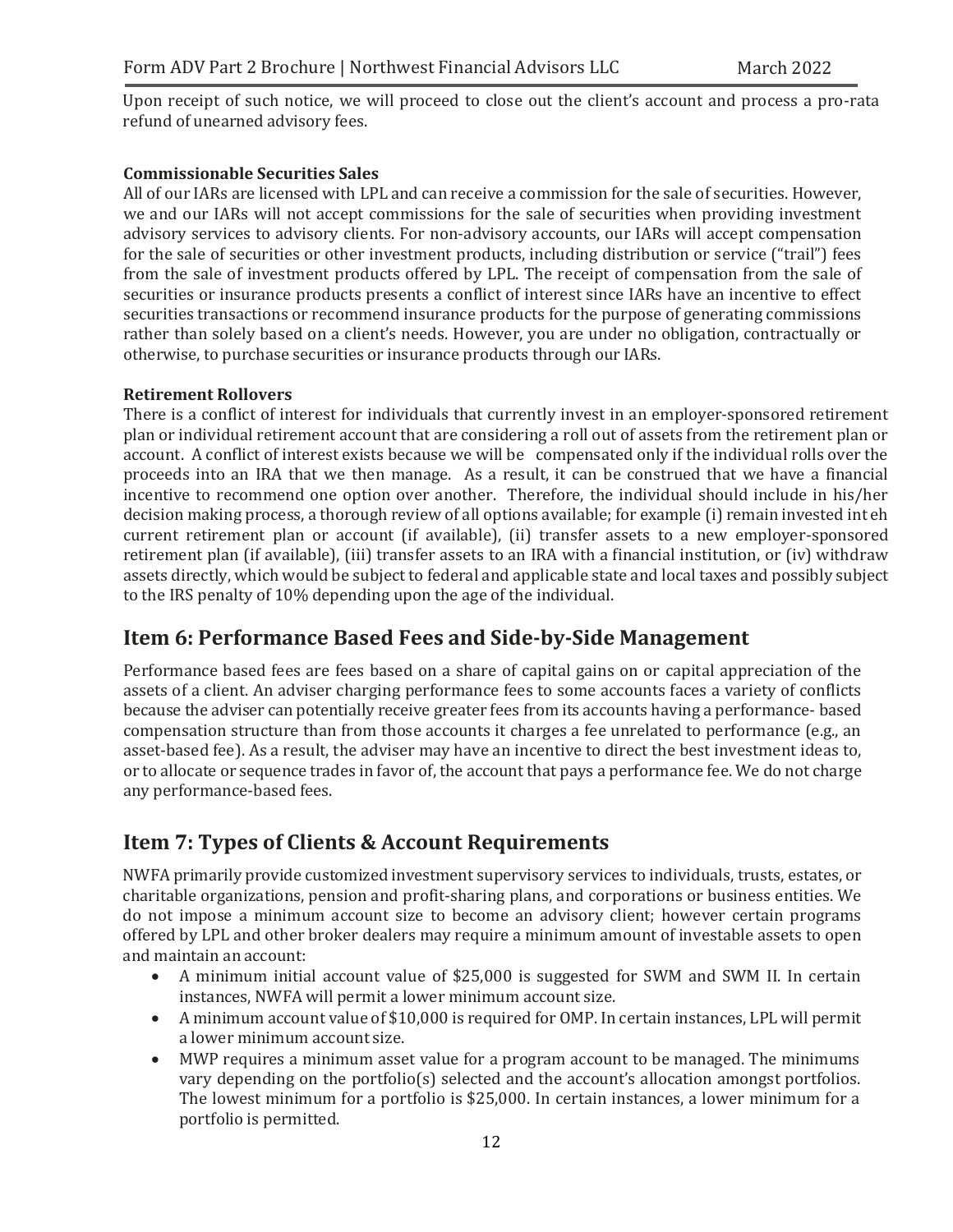- A minimum account value of \$50,000 is required for Manager Access Select, however, in certain instances, the minimum account size may be lower orhigher.
- A minimum account value of \$5,000 is required to enroll in the GWP Managed Service.
- Our Retirement Plan Services are available to clients that are sponsors or other fiduciaries to plans, including 401(k), 457(b), 403(b) and 401(a) plans. Plans include participant-directed defined contribution plans and defined benefit plans. Plans may or may not be subject to ERISA. We do not require a minimum asset amount for Retirement Plan Consulting Services.

# <span id="page-12-0"></span>**Item 8: Methods of Analysis, Investment Strategies and Risk of Loss**

NWFA use a long-terminvestment philosophy and provide individual advice based on each client's risk tolerance. We review our client's long-term and short-term financial needs and objectives, and risk tolerance or risk-aversion. Investment recommendations are based on information provided to us by our clients, financial records, responses to our questionnaires or personal interviews. We design each client's investment strategy based on a thorough evaluation of the individual goals and objectives of each client. After analyzing a client's financial situation and understanding their individual investment objectives, we will recommend investment programs sponsored by third party financial institutions including LPL. Following client approval, we will implement each aspect of the strategy, as appropriate. Account supervision is guided by the stated objectives of the client, and all managed accounts will be maintained with an independent custodian broker-dealer.

Our investment strategy involves recommending an asset allocation mix to our clients based on their individual needs by selecting an appropriate mix of mutual funds, exchange traded funds, equities, fixed income or Portfolio Managers to manage your assets. We monitor the asset allocation mix and performance of the investments, and make periodic adjustments to the account, as necessary to meet client objectives. In the event we recommend Portfolio Managers, we will monitor manager performance and various investment markets to determine if the allocation among investment options is appropriate or if changes to those options are necessary due to changes in the market or client's needs.

The description provided above is a brief overview of the investment category and is not intended to be complete. Investing in securities is inherently risky. An investment in individual securities or in a portfolio of securities could lose money. We cannot give any guarantee that we will achieve your investment objectives or that any client will receive a return of its investment.

The description below is an overview of the risks entailed in our investment strategy and is not intended to be complete. All investing involves a risk of loss and the investment strategy offered by us could lose money over short or long periods. Performance could be hurt by a number of different market risks including but not limited to:

Stock Market Risk. Stock market risk, which is the chance that stock prices overall will decline. An investment in individual securities or in a portfolio of securities could lose money. We cannot give any guarantee that we will achieve the client's investment objectives or that any client will receive a return of its investment. Stock markets tend to move in cycles, with periods of rising prices and periods of falling prices.

Alternative Strategy Mutual Funds. Certain mutual funds invest primarily in alternative investments and/or strategies. Investing in alternative investments and/or strategies and involves special risks, such as risks associated with commodities, real estate, leverage, selling securities short, the use of derivatives, potential adverse market forces, regulatory changes and potential illiquidity. There are special risks associated with mutual funds that invest principally in real estate securities, such as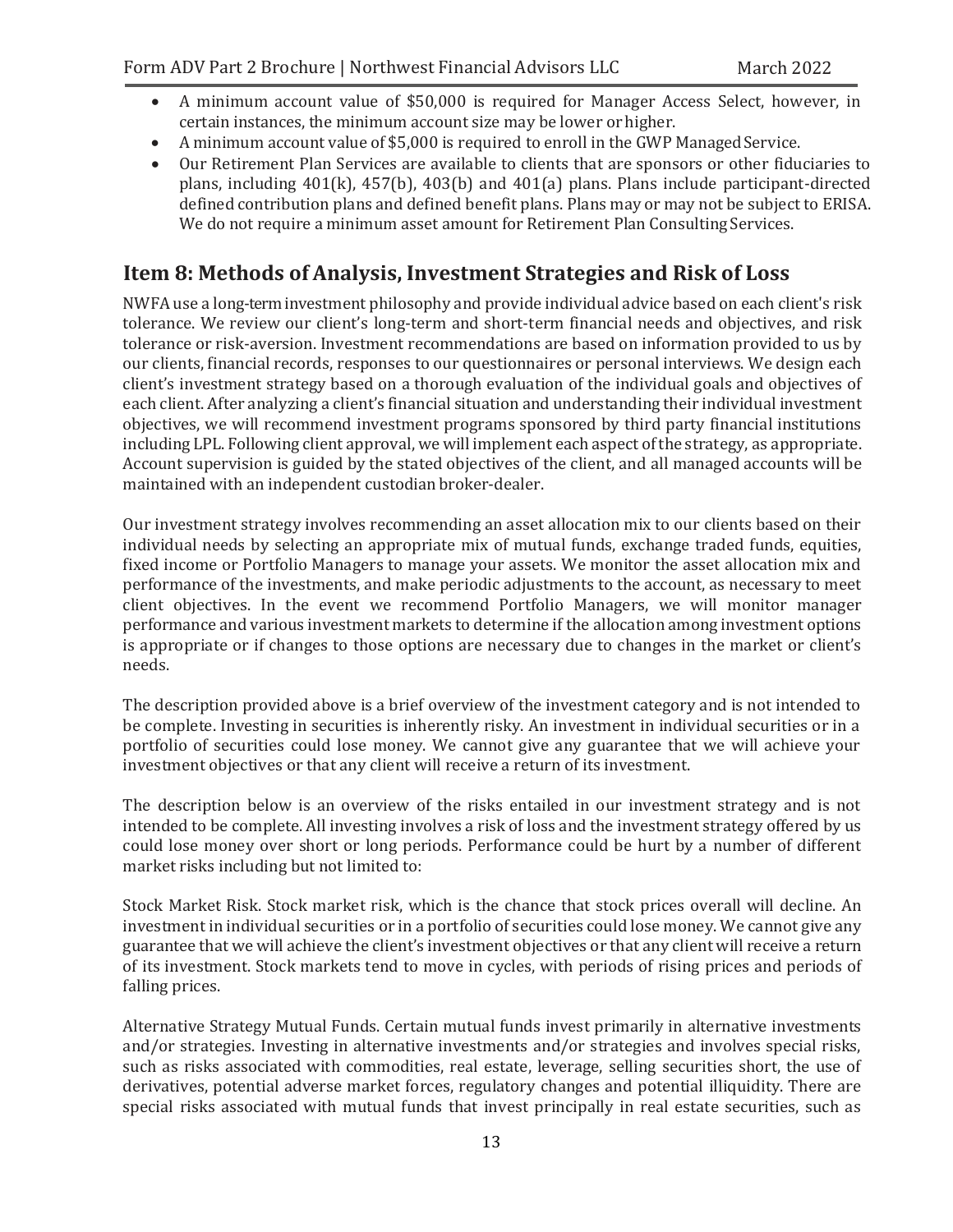sensitivity to changes in real estate values and interest rates and price volatility because of the fund's concentration in the real estate industry.

Exchange-Traded Funds (ETFs). ETFs are typically investment companies that are legally classified as open-end mutual funds or UITs. However, they differ from traditional mutual funds, in particular, in that ETF shares are listed on a securities exchange. Shares can be bought and sold throughout the trading day like shares of other publicly traded companies. ETF shares may trade at a discount or premium to their net asset value. This difference between the bid price and the ask price is often referred to as the "spread." The spread varies over time based on the ETF's trading volume and market liquidity and is generally lower if the ETF has a lot of trading volume and market liquidity and higher if the ETF has little trading volume and market liquidity. Although many ETFs are registered as an investment company under the Investment Company Act of 1940 like traditional mutual funds, some ETFs, in particular those that invest in commodities are not registered as an investment company. Leveraged and Inverse ETFs, ETNs and Mutual Funds. Leveraged ETFs, ETNs and mutual funds, sometimes labeled "ultra" or "2x" for example, are designed to provide a multiple of the underlying index's return, typically on a daily basis. Inverse products are designed to provide the opposite of the return of the underlying index, typically on a daily basis. These products are different from and can be riskier than traditional ETFs, ETNs and mutual funds. Although these products are designed to provide returns that generally correspond to the underlying index, they may not be able to exactly replicate the performance of the index because of fund expenses and other factors. This is referred to as tracking error. Continual re-setting of returns within the product may add to the underlying costs and increase the tracking error. As a result, this may prevent these products from achieving their investment objective. In addition, compounding of the returns can produce a divergence from the underlying index over time, in particular for leveraged products. In highly volatile markets with large positive and negative swings, return distortions are magnified over time. Because of these distortions, these products should be actively monitored, as frequently as daily, and may not be appropriate as an intermediate or long-term holding. To accomplish their objectives, these products use a range of strategies, including swaps, futures contracts and other derivatives. These products may not be diversified and can be based on commodities or currencies. These products may have higher expense ratios and be less tax-efficient than more traditional ETFs, ETNs and mutual funds. LPL imposes limitations on accounts purchasing leveraged or inverse ETFs, ETNs, and mutualfunds.

# <span id="page-13-0"></span>**Item 9: Disciplinary Information**

Registered investment advisers are required to disclose all material facts regarding any legal or disciplinary events that would be material to a client's or investor's evaluation of the adviser or the integrity of the adviser's management. Neither we nor any of our officers, directors, or other management persons, have been involved in any legal or disciplinary events in the past 10 years that would require disclosure in response to this Item.

# <span id="page-13-1"></span>**Item 10: Other Financial Industry Activities and Affiliations**

Northwest Financial Advisors is a separately capitalized company that is indirectly owned by Northwest Federal Credit Union (the "Credit Union"). We will have relationships and clients may utilize the services of certain entities affiliated with the Credit Union. The particular services involved will depend on the types of services offered by the affiliated company. Affiliated companies will be engaged on an arms-length basis for services it provides our client. Services provided by affiliated companies may include, without limitation, banking, tax advice, insurance advice, estate planning, retirement planning, real estate purchases, and other specialized advisoryservices.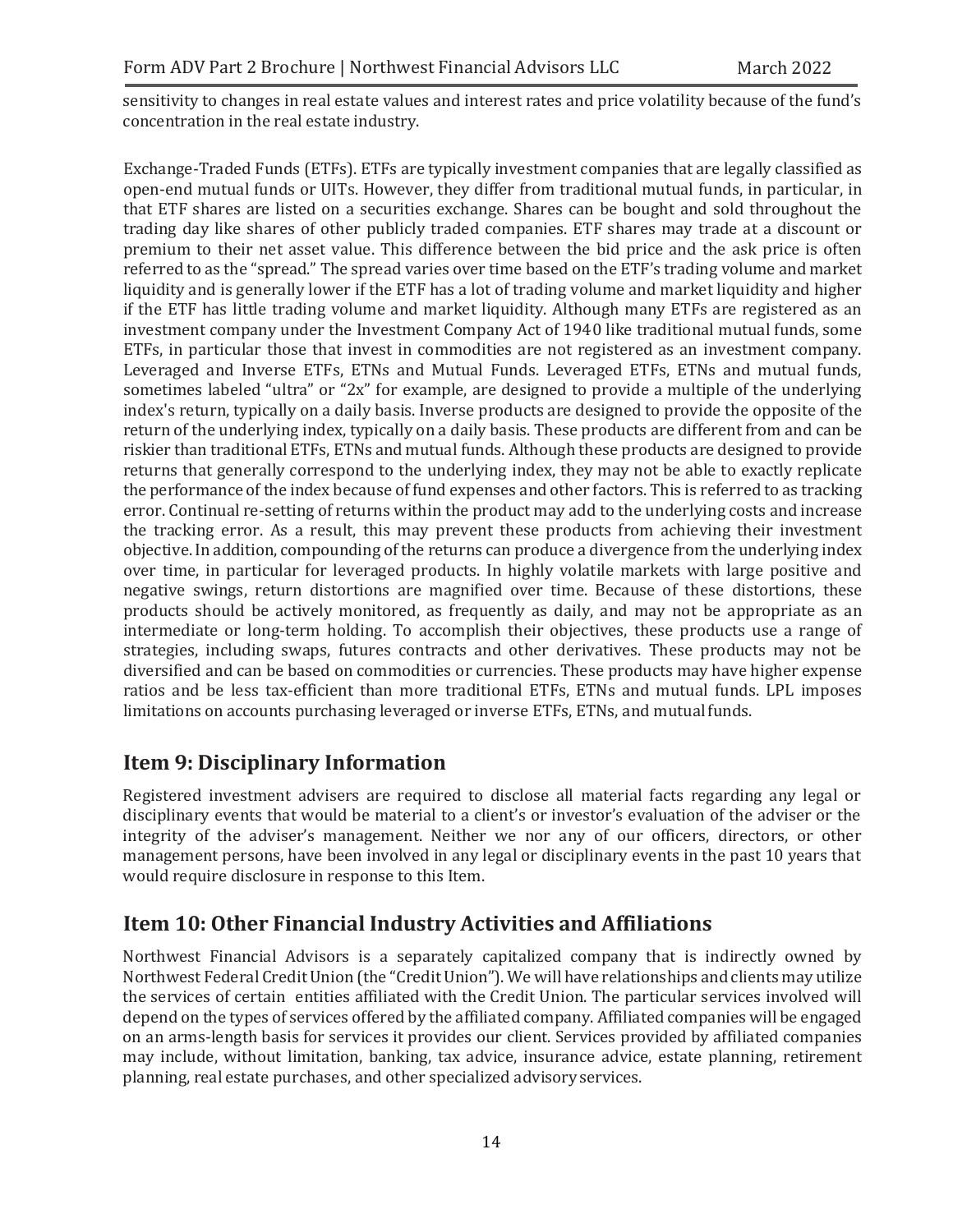## Broker Dealer

Northwest Financial Group LLC ("NWFG") is a member of the Financial Industry Regulatory Authority (FINRA). NWFG receives commission-based compensation from LPL for the sale of investment products. The compensation is earned by IARs in their capacity as registered representatives of LPL. If a client desires to purchase investment products offered by LPL through an IAR acting as a registered representative of LPL then LPL and NWFG will receive brokerage- related compensation for those services, such as commissions and/or trail fees. Information regarding the amount of brokerage compensationwill be provided to the client before the transaction is completed. Clients are advisedthat investment products provided through LPL are available from other financial institutions.

LPL is a broker-dealer registered with FINRA and the SEC. As a broker-dealer, LPL transacts business in various types of securities, including mutual funds, stocks, bonds, commodities, options, private and public partnerships, variable annuities, REITs and other investment products. Our IARs are licensed as registered representatives of LPL and will receive commissions for selling investment products to clients. A conflict of interest exists since an IAR has an incentive to recommend products that pay commissions. IARs do not receive commissions when providing investment advisory services through us.

#### Credit Union

Northwest Federal Credit Union offers traditional credit union services and products to its members, including checking and savings accounts and consumer loans. Employees of the Credit Union may refer banking customers who are in need of investment advisory services to us.

#### Insurance Company

NW Insurance Agency LLC ("NWIA") is a licensed insurance agency offering insurance products. IARs may be licensed as insurance agents of NWIA and receive commission when selling insurance products. The receipt of commissions on the sale of insurance products creates an incentive for the IAR. Whether or not to use the insurance services from or through our affiliated Insurance Agency is at the discretion of the client. To the extent that advisory clients use the insurance services from or through our IARs, commissions will be paid to them as an appropriately licensed agent. Clients are advised that similar insurance services are available elsewhere.

# <span id="page-14-0"></span>**Item 11: Code of Ethics, Participation or Interest in Client Transactions and Personal Trading**

## Code of Ethics

NWFA have adopted a written Code of Ethics (the "Code") predicated on the principal that we owe a fiduciary duty to our clients. The Code establishes guidelines for professional conduct and personal trading procedures, including certain pre-clearance and reporting obligations.

We require pre-clearance before purchasing an IPO or limited offering (i.e., private placement); require periodic reporting of personal securities transactions and all holdings; and require prompt internal reporting of Code violations to our Chief Compliance Officer. A copy of our Code is available upon request by contacting our Chief Compliance Officer at 703-810-1072.

Our employees may purchase, sell, or hold the same securities that are recommended to clients. Trades by employees are executed in a manner consistent with our fiduciary obligations to our clients. Employee trades must not be timed to precede orders placed for any client, nor should trading activity be so excessive as to conflict with the employee's ability to fulfill daily job responsibilities. All employees are required to sign a statement acknowledging their understanding of the rules, which are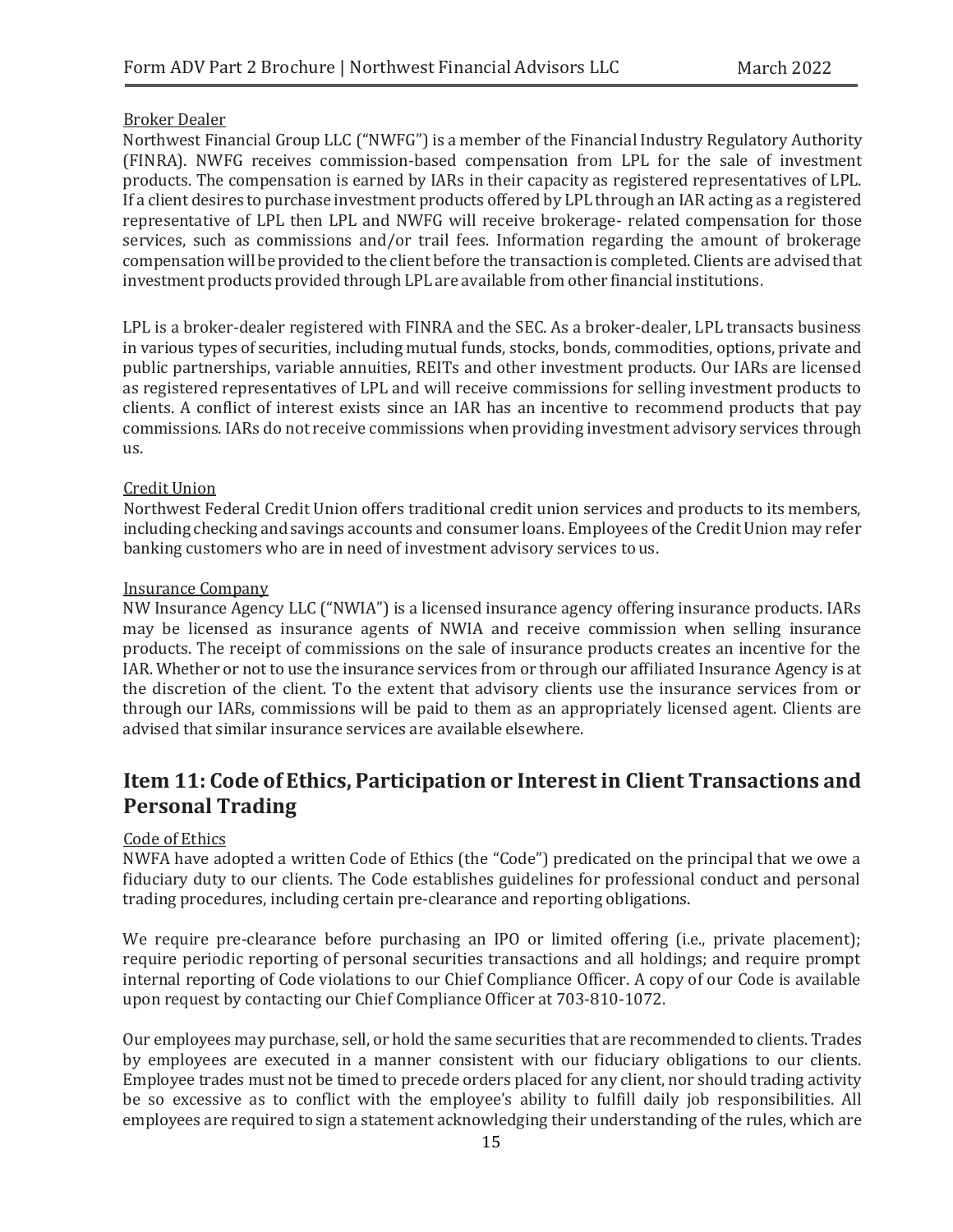designed to prevent potential compliance-related concerns and mitigate potential conflicts, on an annual basis. The Chief Compliance Officer monitors employee trading, relative to client trading, to ensure that employees do not engage in improper transactions.

# <span id="page-15-0"></span>**Item 12: Brokerage Practices**

## *Recommendation of LPL Financial*

NWFA will generally recommend that clients establish a brokerage account with LPL Financial to maintain custody of clients' assets and to effect trades for their accounts. LPL Financial provides brokerage and custodial services to independent investment advisory firms, including NWFA. For NWFA's accounts custodied at LPL Financial, LPL Financial generally is compensated by clients through commissions, trails, or other transaction-based fees for trades that are executed through LPL Financial or that settle into LPL Financial accounts. For IRA accounts, LPL Financial generally charges account maintenance fees. In addition, LPL Financial also charges clients miscellaneous fees and charges, such as account transfer fees. NWFA does not have discretionary authority to select the broker/dealer and custodian used for transactions, or to set transaction charges.

While LPL Financial does not participate in, or influence the formulation of, the investment advice NWFA provides, certain supervised persons ofNWFA are Dually Registered Persons. Dually Registered Persons are restricted by certain FINRA rules and policies from maintaining client accounts at another custodian or executing client transactions in such client accounts through any broker-dealer or custodian that is not approved by LPL Financial. As a result, the use of other trading platforms must be approved not only by NWFA, but also by LPL Financial.

Clients should also be aware that for accounts where LPL Financial serves as the custodian, NWFA is limited to offering services and investment vehicles that are approved by LPL Financial, and may be prohibited from offering services and investment vehicles that may be available through other brokerdealers and custodians, some of which may be more suitable for a client's portfolio than the services and investment vehicles offered through LPL Financial.

Clients should understand that not all investment advisers require that clients custody their accounts and trade through specific broker-dealers.

Clients should also understand that LPL Financial is responsible under FINRA rules for supervising certain business activities of NWFA and its Dually Registered Persons that are conducted through broker-dealers and custodians other than LPL Financial. LPL Financial charges a fee for its oversight of activities conducted through these other broker-dealers and custodians. This arrangement presents a conflict of interest because NWFA has a financial incentive to recommend that you maintain your account with LPL Financial rather than with another broker-dealer or custodian to avoid incurring the oversight fee.

When appropriate and based upon the needs of each sponsored-plan, we may recommend that a plan use a certain retirement plan platform or service provider (such as a recordkeeper, administrator or broker-dealer). That recommendation may include using our custodian, LPL Financial, to serve as broker-dealer in connection with the sale of securities or insurance products to the Plan.

## *Benefits Received by NWFA Personnel*

LPL Financial makes available to NWFA various products and services designed to assist NWFA in managing and administering client accounts. Many of these products and services may be used to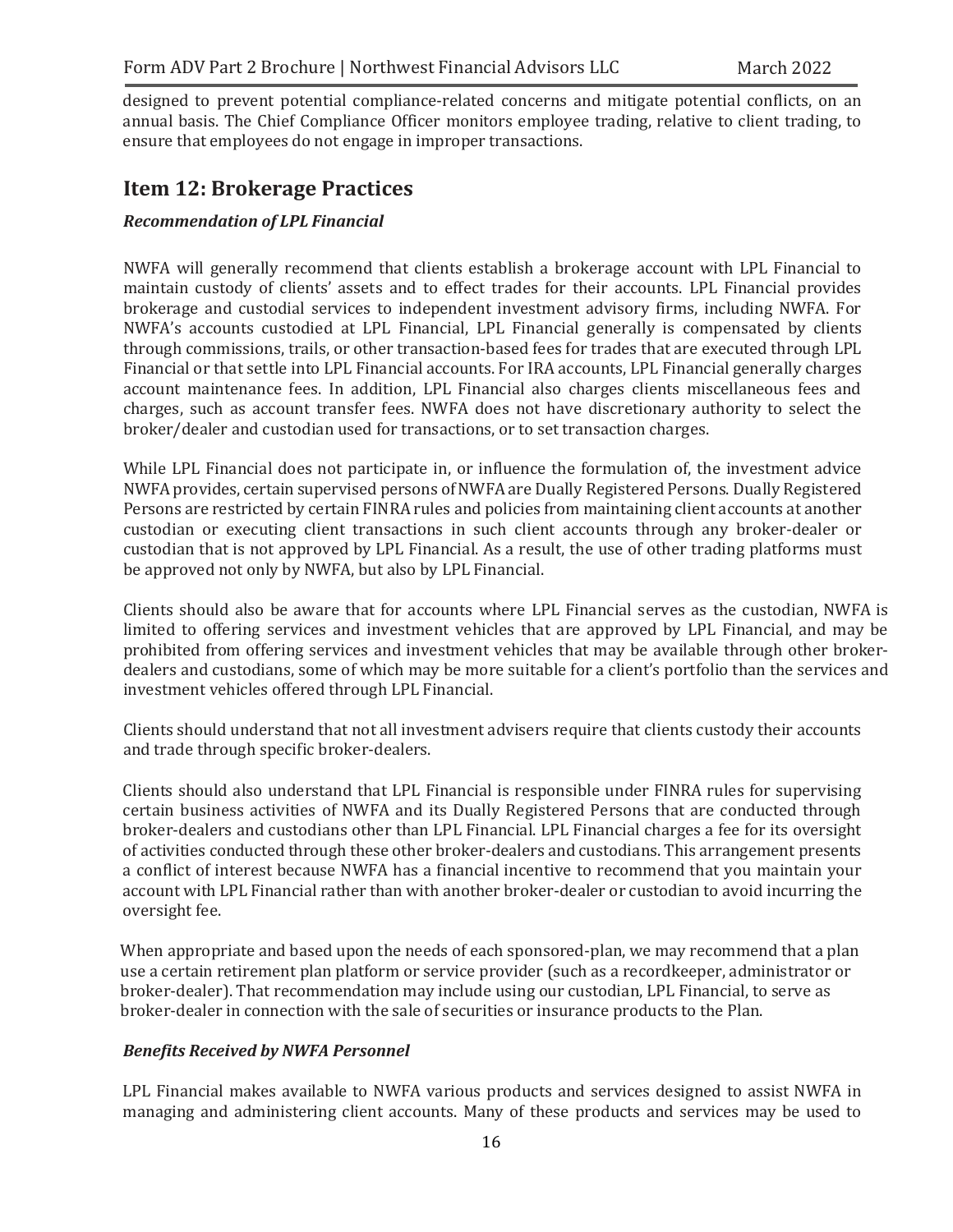service all or a substantial number of NWFA' accounts, including accounts not held with LPL Financial. These include software and other technology that provide access to client account data (such as trade confirmation and account statements); facilitate trade execution (and aggregation and allocation of trade orders for multiple client accounts); provide research, pricing information and other market data; facilitate payment of NWFA' fees from its clients' accounts; and assist with back- office functions; recordkeeping and client reporting.

LPL Financial also makes available to NWFA other services intended to help NWFA manage and further develop its business. Some of these services assist NWFA to better monitor and service program accounts maintained at LPL Financial, however, many of these services benefit only NWFA, for example, services that assist NWFA in growing its business. These support services and/or products may be provided without cost, at a discount, and/or at a negotiated rate, and include practice management-related publications; consulting services; attendance at conferences and seminars, meetings, and other educational and/or social events; marketing support; and other products and services used by NWFA in furtherance of the operation and development of its investment advisory business.

Where such services are provided by a third party vendor, LPL Financial will either make a payment to NWFA to cover the cost of such services, reimburse NWFA for the cost associated with the services, or pay the third party vendor directly on behalf ofNWFA.

The products and services described above are provided to NWFA as part of its overall relationship with LPL Financial. While as a fiduciary NWFA endeavors to act in its clients' best interests, the receipt of these benefits creates a conflict of interest because NWFA's recommendation that clients custody their assets at LPL Financial is based in part on the benefit to NWFA of the availability of the foregoing products and services and not solely on the nature, cost or quality of custody or brokerage services provided by LPL Financial. NWFA's receipt of some of these benefits may be based on the amount of advisory assets custodied on the LPL Financial platform.

## *Transition Assistance Benefits*

LPL Financial provides various benefits and payments to Dually Registered Persons that are new to the LPL Financial platform to assist the representative with the costs (including foregone revenues during account transition) associated with transitioning his or her business to the LPL Financial platform (collectively referred to as "Transition Assistance"). The proceeds of such Transition Assistance payments are intended to be used for a variety of purposes, including but not necessarily limited to, providing working capital to assist in funding the Dually Registered Person's business, satisfying any outstanding debt owed to the Dually Registered Person's prior firm, offsetting account transfer fees (ACATs) payable to LPL Financial as a result of the Dually Registered Person's clients transitioning to LPL Financial's custodial platform, technology set-up fees, marketing and mailing costs, stationary and licensure transfer fees, moving expenses, office space expenses, staffing support and termination fees associated with moving accounts.

Transition Assistance payments and other benefits are provided to associated persons of NWFA in their capacity as registered representatives of LPL Financial. However, the receipt of Transition Assistance by such Dually Registered Persons creates conflicts of interest relating to NWFA' advisory business because it creates a financial incentive for NWFA' representatives to recommend that its clients maintain their accounts with LPL Financial. In certain instances, the receipt of such benefits is dependent on a Dually Registered Person maintaining its clients' assets with LPL Financial and therefore NWFA has an incentive to recommend that clients maintain their account with LPL Financial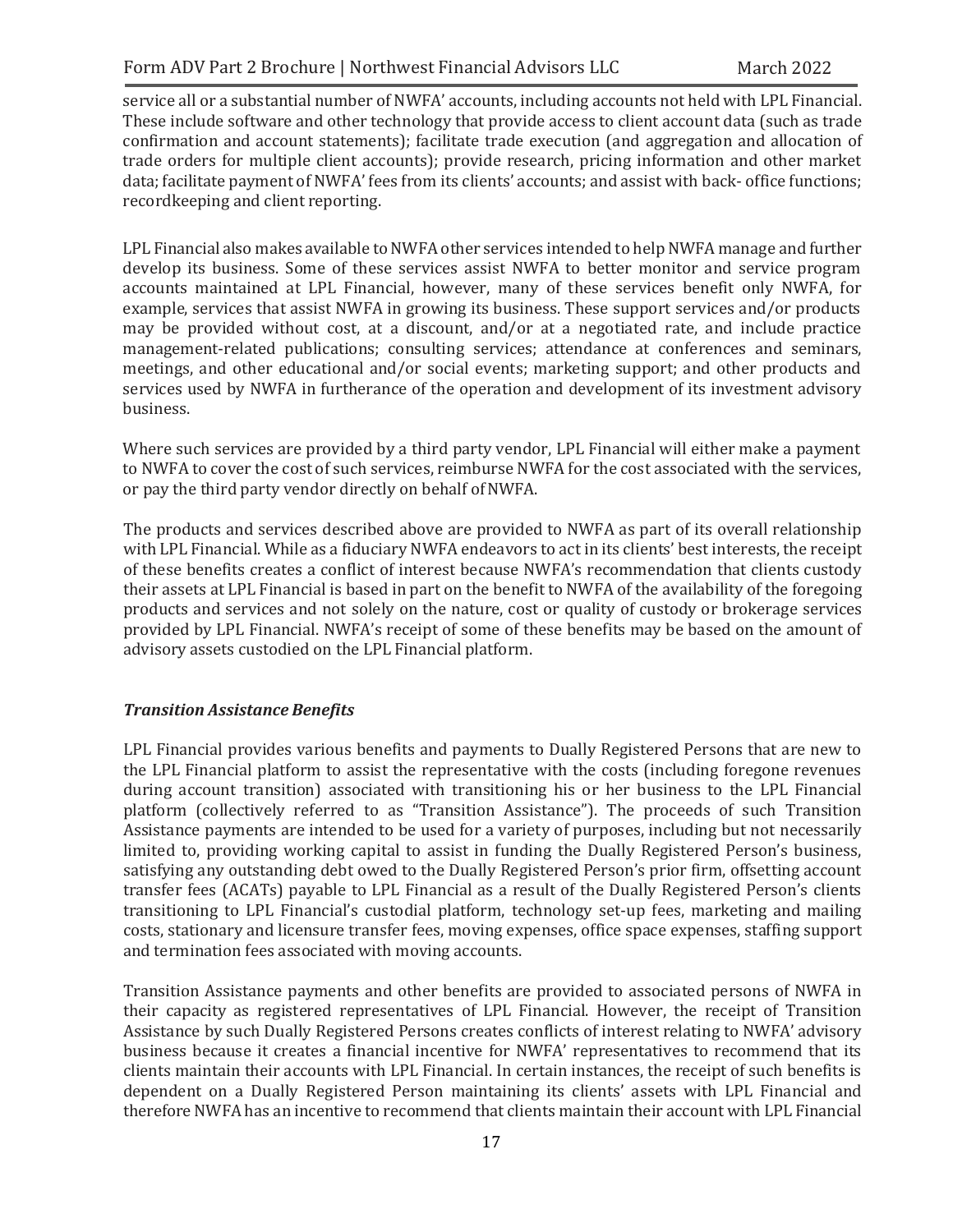in order to generate such benefits.

NWFA attempts to mitigate these conflicts of interest by evaluating and recommending that clients use LPL Financial' s services based on the benefits that such services provide to our clients, rather than the Transition Assistance earned by any particular Dually Registered Person. Clients should be awareof this conflict and take it into consideration in making a decision whether to custody their assets in a brokerage account at LPL Financial.

Transactions for each client account generally will be effected independently. However, on occasion we will aggregate transactions for clients that we have discretionary trading authority. This blocking of trades permits the trading of aggregate blocks of securities composed of assets from multiple clients' accounts. Block trading may allow us to execute trades in a more timely and equitable manner.

# <span id="page-17-0"></span>**Item 13: Review of Accounts**

We review the performance of managed accounts on a periodic, ongoing basis. On at least an annual basis, we review the account's rebalancing activity, review the fees charged to the account, review trading in the account against any client-directed restrictions, and review the performance of the account. We meet with the client at least annually or more frequently to review any changes in their financial goals or profile which would require any changes in their asset allocation.

Clients receive account statements directly from the custodian on at least a quarterly basis.

Financial Planning clients do not receive reviews of their written plans unless they take action to schedule a financial consultation with us. Our firm does not provide ongoing services to financial planning clients, but are willing to meet with such clients upon their request to discuss updates to their plans, changes in their circumstances, etc. Financial Planning clients do not receive written or verbal updated reports regarding their financial plans unless they separately engage our firm for a postfinancial plan meeting or update to their initial written financial plan.

We will contact you at least once a year to review our Retirement Plan Services. It is important that you discuss any changes in the Plan's demographic information, investment goals, and objectives with your IAR. Plans may receive written reports directly from their IAR based upon the services being provided, including any reports evaluating the performance of Plan investment manager(s) or investments.

# <span id="page-17-1"></span>**Item 14: Client Referrals and Other Compensation**

# *LPL Financial*

NWFA and/or its Dually Registered Persons are incented to join and remain affiliated with LPL Financial and to recommend that clients establish accounts with LPL Financial through the provision of Transition Assistance (discussed in Item 12 above). LPL also provides other compensation to NWFA and its Dually Registered Persons, including but not limited to, bonus payments, repayable and forgivable loans, stock awards and other benefits.

The receipt of any such compensation creates a financial incentive for your IAR to recommend LPL Financial as custodian for the assets in your advisory account. We encourage you to discuss any such conflicts of interest with your representative before making a decision to custody your assets at LPL Financial.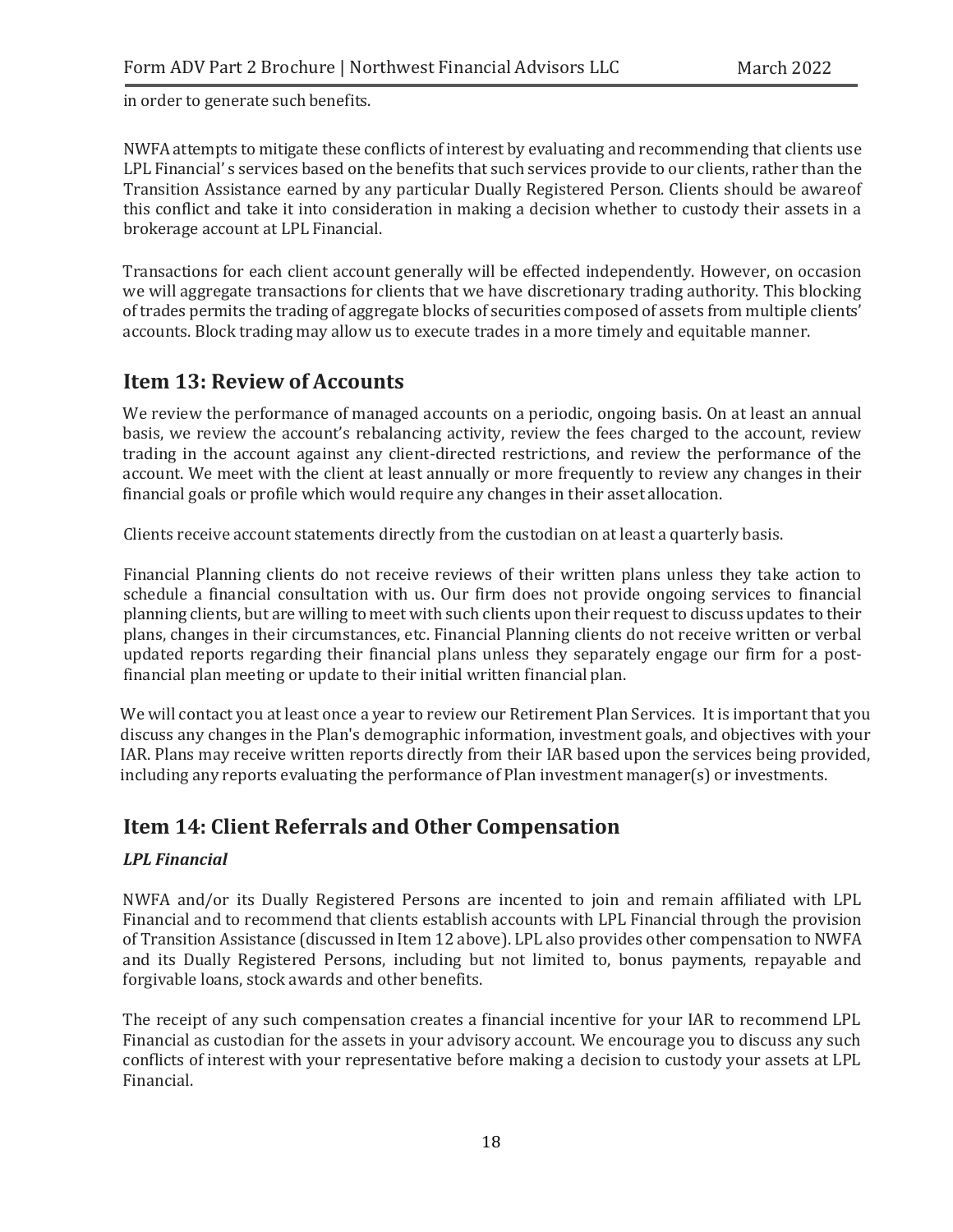We do not compensate any person or company, which is not controlled by or under common control of NWFA, for client referrals nor do we offer or receive sales awards or prizes for providing investment advice to clients.

## *Other Third Parties*

We may occasionally co-sponsor educational seminars or receive marketing support from unaffiliated investment companies or mutual funds. Our clients do not pay more for investment transactions effected and/or assets maintained as result of this arrangement. There is no commitment made by us to any other institution as a result of this arrangement.

#### *Client Referrals*

We do compensate the Credit Union for employees that refer banking customers that are in need of investment advisory services to us. Those referrals must meet certain qualifications, such as:

- Be immediately and genuinely interested in a NWFA product or service;
- Need a full-service advisor, not a self-directed product or service;
- Have the means to purchase a NWFA product or service; and
- Keep their scheduled meeting with the IAR.

Referrals cannot, under any circumstances, be qualified upon the result of a meeting or conversation. We are prohibited from qualifying Credit Union referrals based on whether or not an account was opened, the size of any resulting transaction, or the volume of assets gathered. For each referral that satisfies all of the above qualifications, NWFA pays the Credit Union up to \$25.

#### **Other Compensation**

NWFA may receive additional compensation from various vendors, product providers, distributors and others. These providers may provide non-monetary compensation by paying some expenses related to training and education, including travel expenses, and attaining professional designations. NWFA might receive payments to subsidize our own training programs. Certain vendors may invite us to participate in conferences, on-line training or receive publications that may further our skills and knowledge. Some may occasionally provide us with gifts, meals and entertainment of reasonable value consistent with industry rules and regulations.

If applicable, and in the event the payments, or non-monetary compensation, are received in connection with or as a result of the Retirement Plan Services, we will disclose such fees to Sponsors in accordance with ERISA and Department of Labor regulations.

# <span id="page-18-0"></span>**Item 15: Custody**

Most client assets are held in custody by LPL, an unaffiliated broker/dealer, but we can access client funds through the ability to debit advisory fees. LPL sends statements directly to the account owners on at least a quarterly basis. Some clients choose to hold their assets at other custodians. Clients should carefully review these statements and should compare these statements to any account information provided by us.

The SEC issued a no-action letter ("Letter") with respect to the Rule 206(4)-2 ("Custody Rule") under the Investment Advisers Act of 1940 ("Advisers Act"). The letter provided guidance on the Custody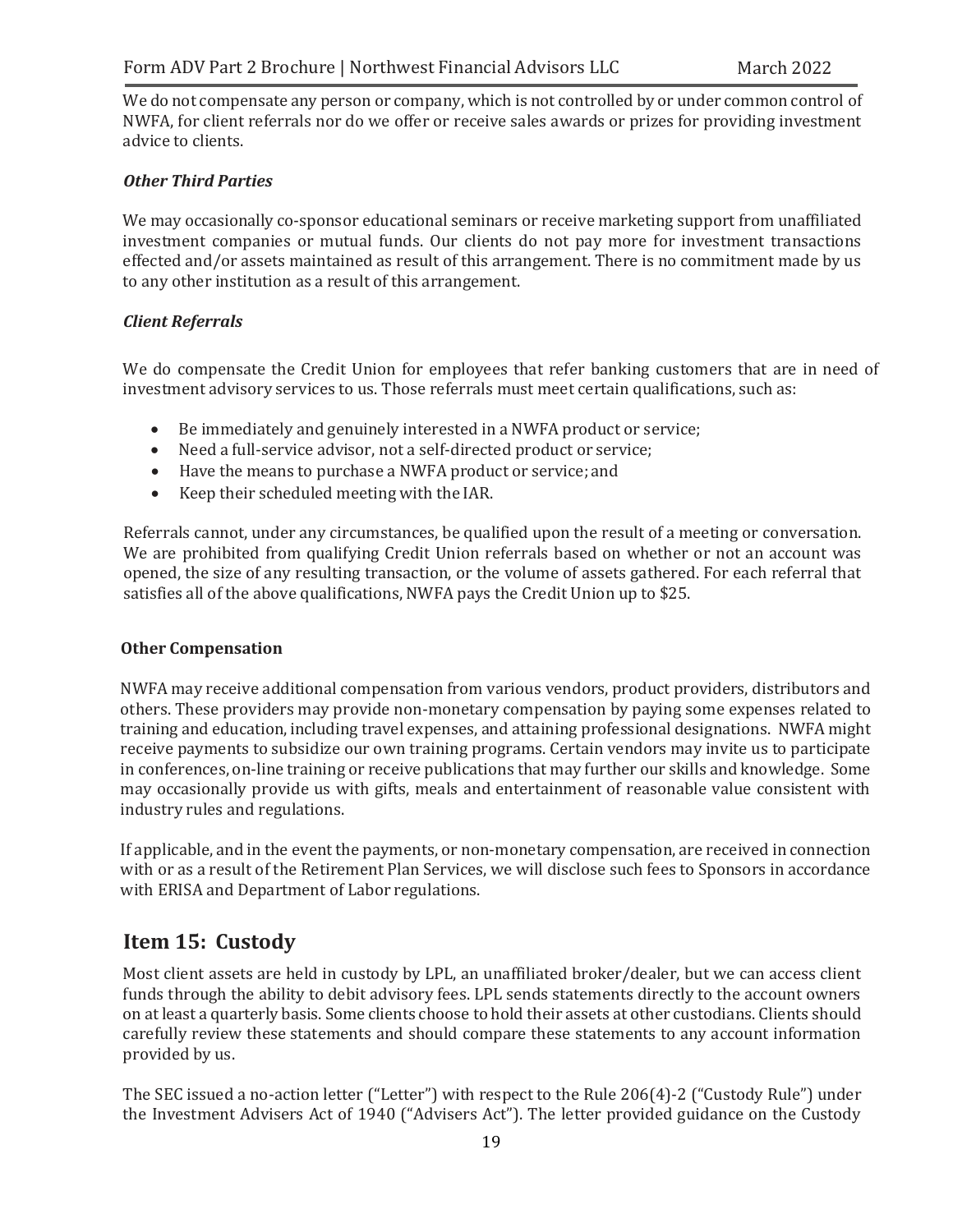Rule as well as clarified that an adviser who has the power to disburse client funds to a third party under a standing letter of instruction ("SLOA") is deemed to have custody. As such, our firm has adopted the following safeguards in conjunction with our custodian, LPL Financial:

- The client provides an instruction to the qualified custodian, in writing, that includes the client's signature, the third party's name, and either the third party's address or the third party's account number at a custodian to which the transfer should be directed.
- The client authorizes the investment adviser, in writing, either on the qualified custodian's form or separately, to direct transfers to the third party either on a specified schedule or from time to time.
- The client's qualified custodian performs appropriate verification of the instruction, such as a signature review or other method to verify the client's authorization and provides a transfer of funds notice to the client promptly after each transfer.
- The client has the ability to terminate or change the instruction to the client's qualified custodian.
- The investment adviser has no authority or ability to designate or change the identity of the third party, the address, or any other information about the third party contained in the client's instruction.
- The investment adviser maintains records showing that the third party is not a related party of the investment adviser or located at the same address as the investment adviser.
- The client's qualified custodian sends the client, in writing, an initial notice confirming the instruction and an annual notice reconfirming the instruction.

NWFA will not serve as a custodian for Plan assets in connection with the Retirement Plan Services. Sponsor is responsible for selecting the custodian for Plan assets. We may be listed as the contact for the Plan account held at an investment sponsor or custodian. Sponsor for the Plan will complete account paperwork with the outside custodian that will provide the name and address of the custodian. The custodian for Plan assets is responsible for providing the Plan with periodic confirmations and statements. We recommend that Sponsor reviews the statements and reports received directly from the custodian or investment sponsor.

Clients are encouraged to raise any questions with us about the custody, safety or security of their assets and our custodial recommendations.

# <span id="page-19-0"></span>**Item 16: Investment Discretion**

We manage client accounts on a discretionary basis, subject to the restrictions (if any) that have been provided by clients. For accounts handled on a discretionary basis, we have the authority to determine the securities to be bought and sold without obtaining client consent to specific transactions; however, the IAR will generally discuss investment recommendations prior to executing trades. Clients grant us trading discretion through the execution of a limited power of attorney included in the client's advisory contract.

When providing Retirement Plan Services described herein, we may exercise discretionary authority or control over the investments specified in the Agreement. We perform these services to the Plan as a fiduciary under ERISA Section 3(21) and investment manager under ERISA Section 3(38). We are legally required to act with the degree of diligence, care and skill that a prudent person rendering similar services would exercise under similar circumstances. This discretionary authority is specifically granted to us by Sponsor, as specified in the Agreement (*see also, Item 4 above*).